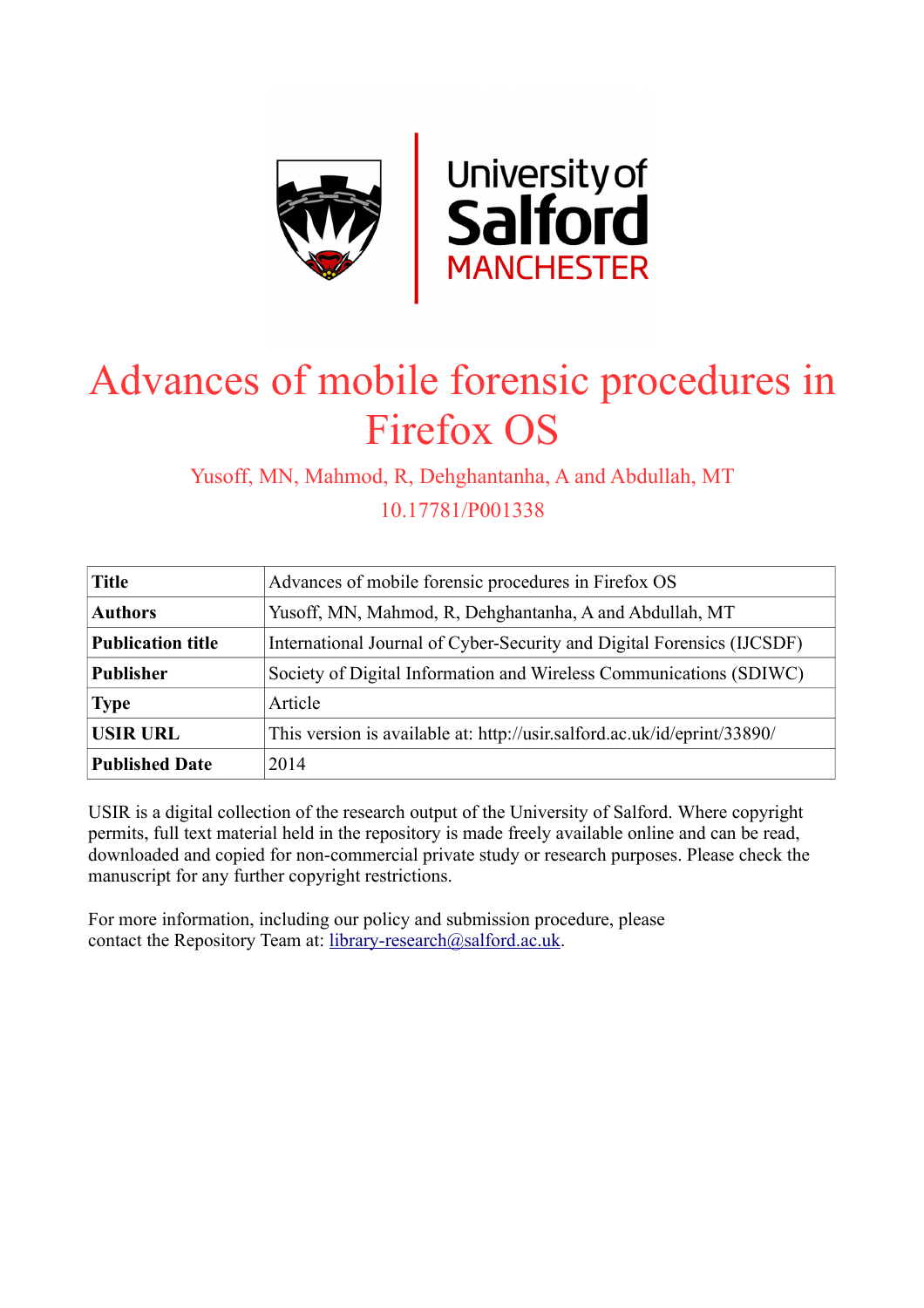## **Advances of Mobile Forensic Procedures in Firefox OS**

Mohd Najwadi Yusoff, Ramlan Mahmod, Ali Dehghantanha, Mohd Taufik Abdullah Faculty of Computer Science & Information Technology, Universiti Putra Malaysia, Serdang, Selangor, Malaysia. najwadi@cs.usm.my,{ramlan,alid,taufik}@upm.edu.my

#### **ABSTRACT**

The advancement of smartphone technology has attracted many companies in developing mobile operating system (OS). Mozilla Corporation recently released Linux-based open source mobile OS, named Firefox OS. The emergence of Firefox OS has created new challenges, concentrations and opportunities for digital investigators. In general, Firefox OS is designed to allow smartphones to communicate directly with *HTML5* applications using *JavaScript* and newly introduced *WebAPI*. However, the used of *JavaScript*  in *HTML5* applications and solely no OS restriction might lead to security issues and potential exploits. Therefore, forensic analysis for Firefox OS is urgently needed in order to investigate any criminal intentions. This paper will present an overview and methodology of mobile forensic procedures in forensically sound manner for Firefox OS.

#### **KEYWORDS**

Forensic framework, mobile forensic, forensic investigation, forensic methodology, forensic procedures, Firefox OS.

#### **1 INTRODUCTION**

Mobile devices are relatively small, portable and widely used by all ages of people in their daily life, business, entertainment, medical, as well as education. Mobile devices consist of mobile phones, smartphones, tablets, and personal digital assistant (*PDA*). The usage of mobile devices are gradually increase over the time especially smartphones and tablets. This increasing trends are due to its useful capability, numerous function and allowed many tasks which required personal computers as well as high processing power to be executed in mobile devices. Figure 1 shows the

World-Wide Smartphone Sales (Thousands of Units) classified by mobile OS from Q1 2007 to Q4 2013 [1]. The number of sales are not limited to the smartphone, but also included other mobile devices such as tablets and PDAs. It is because tablets and PDAs using the same mobile OS by smartphone.



**Figure 1.** World-Wide Smartphone Sales

Latest analysis by Gartner shows that the total numbers of smartphone sold in Q4 2013 is about 282 million units, while the total numbers of smartphone sold in Q1 2007 is about 24 million units [2-3]. In just 7 years, the total numbers of smartphone sold in Q4 2013 is about 12 times more than the total numbers of smartphone sold in Q1 2007. The highest sales growth goes to *Android* while the second highest goes to *Apple iOS*, a huge gap between first and second place. On the other hand, the remaining mobile OS shows inconsistent sale and sales growth. Figure 2 shows World-Wide Smartphone Sales by percentage [1].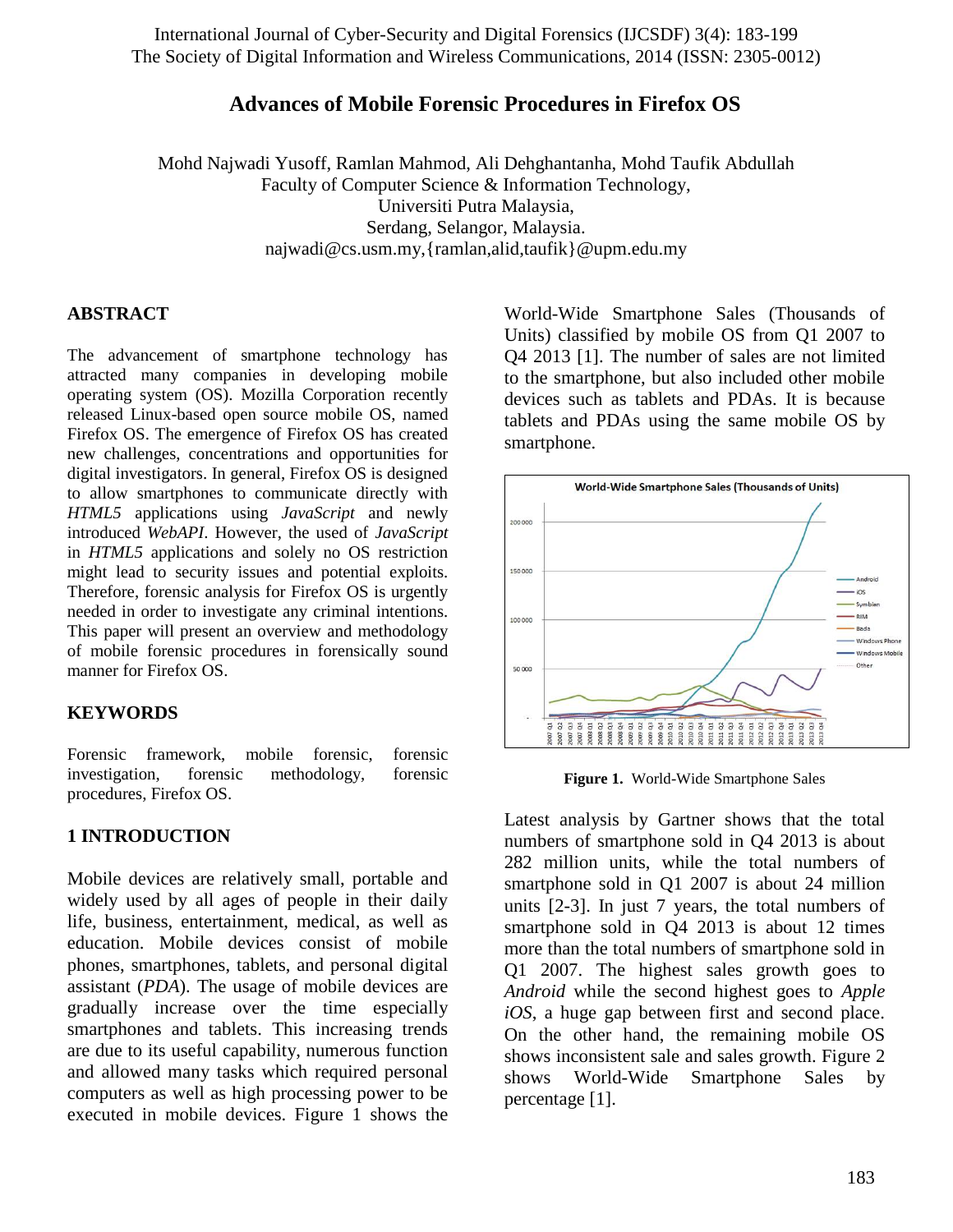

**Figure 2.** World-Wide Smartphone Sales Percentage

The growth of mobile devices has led to numerous companies to join in the market shares. In Q1 2007, smartphone sales was dominated by *Symbian OS*, followed by Windows Mobile and Research in Motion (*RIM*). However, with the coming of *Apple iOS* in Q2 2007 and *Android* in Q3 2008, domination by *Symbian OS* was slowly reduce. At present, there are no more Windows Mobile as it was replaced by Windows Phone in Q4 2010 and *Samsung Bada* join the race in Q2 2010. In 2014, mobile OS market share is dominated by *Android*, followed by *Apple iOS*, Windows Phone, *RIM*, *Symbian OS*, and *Bada* respectively. In Q1 2012, Mozilla Corporation joined the battle by releasing their own mobile OS, named as Firefox OS [4]. The OS is able to run on selected *Android-compatible* smartphones. The first ever Firefox OS phone was released by *ZTE* in Q3 2013 and followed by *Alcatel*, *LG* and *Geeksphone* [5-6].

Firefox OS is an open source mobile OS which is purely based on *Linux-Kernel* and Mozilla's *Gecko* technology [7]. Firefox OS boots into a *Gecko-based* runtime engine and thus allow users to run applications developed exclusively using *HTML5*, *JavaScript*, and other open web application *APIs.* According to Mozilla Developer Network, Firefox OS is free from proprietary technology but still a powerful platform; it offers application developers an opportunity to create tremendous products [7]. Mozilla introduced *WebAPI* by bridging the capability gap between

native frameworks and web applications. *WebAPI* will enable developers to build applications, and run it in any standards compliant browser without the need to rewrite their application for each platform. In addition, since the software stack is entirely *HTML5*, a large number of developers were already established, and users can embrace the freedom of pure *HTML5* [8].

Unlike *Apple iOS*, Windows Phone, *RIM* and *Android* which full of manufacturer restriction, Firefox OS is based solely on *HTML5*, *JavaScript* as well as *CSS*, and those are totally open sources. By not having any restriction, security issues and potential exploit might come into question. According to Mozilla Developer Network, Firefox OS has designed and implemented multi-layered security model which deliver the best protection against security exploits [9]. In general, Firefox OS is using four layers security model, which are the mobile device itself, *Gonk*, *Gecko* and *Gaia* layers, in order to mitigate exploitation risks at every level. The mobile device is the phone running Firefox OS, while *Gonk* consists of the *Linux-Kernel,* system libraries, firmware, and device drivers. *Gonk* delivers features of the underlying mobile phone hardware directly to the *Gecko* layer. *Gecko* is the application runtime layer that delivers the framework for application execution, and implements the *WebAPI*s to access features in the mobile device. *Gecko* is operating as a gatekeeper that enforces security policies which designed to protect the mobile device from exploitation. *Gecko* also enforces permissions and preventing access of unauthorized requests. Last but not least, *Gaia* is the suite of web applications that delivers user experience [9].

The objective of this paper is to present an overview and methodology of mobile forensic procedures for forensic investigation in Firefox OS. This paper is organized as follows; Section (2) will explain about related work to-date. Section (3) will present the proposed methodology and detail steps in forensic procedure. Section (4) will give a brief conclusion and the future work to be considered. Acknowledgement and references are also presented at the end of this paper.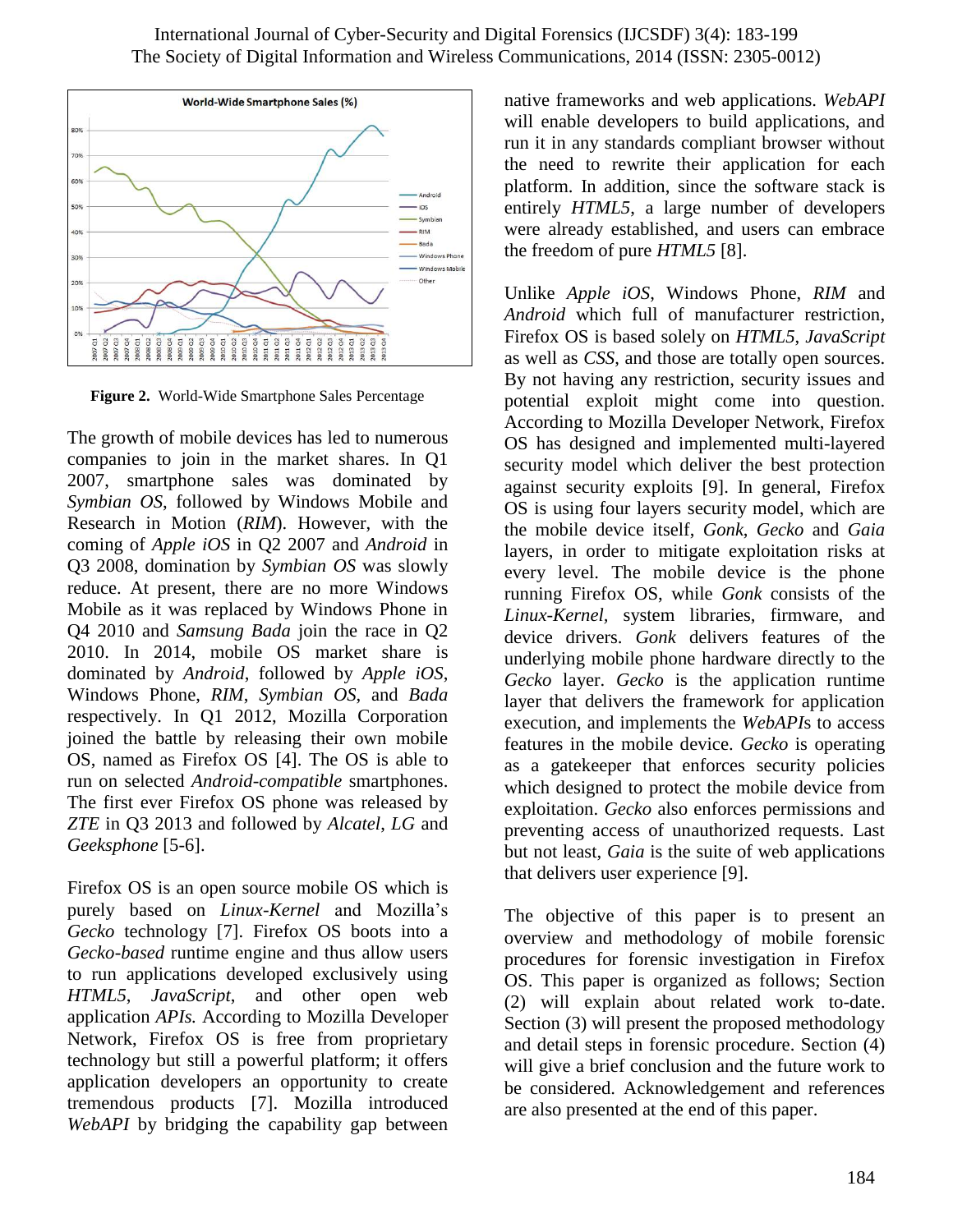## **2 RELATED WORKS**

## **2.1 SIM Cards Investigation**

In the earliest mobile forensic investigation, most of the digital evidences in mobile phone were stored in SIM cards. Research by Goode stated that, it is vital to acquire the data such as contacts and SMSs stored in SIM cards [10]. In addition, mobile phone memory and SIM cards also hold phone contacts which may contain critical evidences for an investigators. According to Goode, there are three evidence locations in mobile phone which are from SIM cards, identification information from a mobile phone (*IMEI*) and core network provider information. Similar work carried out by Willassen was by exploring SIM card and core network data in GSM phones [11]. According to Willassen, the SIM cards can provide information of network provider name with a unique identification number. The subscriber's name, phone number and address usually associated with the SIM cards. Consequently, phone records also can be retrieved from network providers. Furthermore, the contents of a SIM cards are binary data that can be taken, provided that the user has authentication either with a PIN or a PUK code. Programs or tools such as *Cards4Labs* and *SIM-Surf Profi* were used to decode the binary format into readable form. In addition, Willasen also able to recover the evidence such as phone logs, phone contacts, SMS, and phone *IMEI* obtained from both SIM cards and mobile phones.

On the other hand, Casadei was used open source tools, both in Windows and Linux for digital extraction from SIM cards [12]. As the result, Casadei was able to acquire the raw data in Binary format from the SIM cards. Casadei also presented an interpretation of binary raw data at a higher level of abstraction and used an open source tool named *SIMbrush* to examine the raw data. *SIMbrush* was designed to acquire digital evidence from any SIM cards in GSM network but have not tested for any modules under *D-AMPS*, *CDMA* and *PDC*. Additionally, *SIMbrush* focus more towards GSM network because GSM is the biggest mobile network in the world at that time

and penetration in this network is rapidly increased. Marturana was extended the acquisition process in SIM cards by comparing data in SIM cards and smartphones [13]. According to Marturana, acquisition in the smartphone is much more complicated; this is due to the possibility of evidences are also stored in many places such as internal and flash memory.

## **2.2 Windows Mobile**

With the arrival of smartphones, focuses are more on the Windows Mobile OS due to its similarity in nature with desktop environment. Windows Mobile OS is a simplified version of Windows OS developed by Microsoft; mainly for mobile devices. Research by Chen was able to extract SMS, phone contacts, call recording, scheduling, and documents from Windows Mobile OS via Bluetooth, Infrared and USB mode using *Microsoft ActiveSync* [14]. *Microsoft ActiveSync* used *Remote API* (*RAPI*) to manage, control, and interact with the connection equipment from the desktop computer. The acquired data were came from mobile phone internal memory, SIM card as well as removable memory. Similar research was continued by Irwin and Hunt by extracting evidences over wireless connections. They used their own developed forensic tools called as *DataGrabber*, *CTASms* and *SDCap*. *DataGrabber* was used to retrieve information from both the internal memory and any external storage card, *CTASms* to extract information from the mobile device's Personal Information Manager (*PIM*) while *SDCap* was used to extract all information from external storage card. They were successfully mapping internal and external phone's memory and transfer all files and folder to desktop computers [15].

By using *RAPI* function, acquisition process only capable to capture active data and capturing deleted data is not possible using this method. According to Klaver, physical acquisition method will be able to obtain non-active data in Windows Mobile OS [16]. Klaver was proposed a versatile method to investigate isolated volume of Windows Mobile OS database files for both active and deleted data. Klaver was used freely available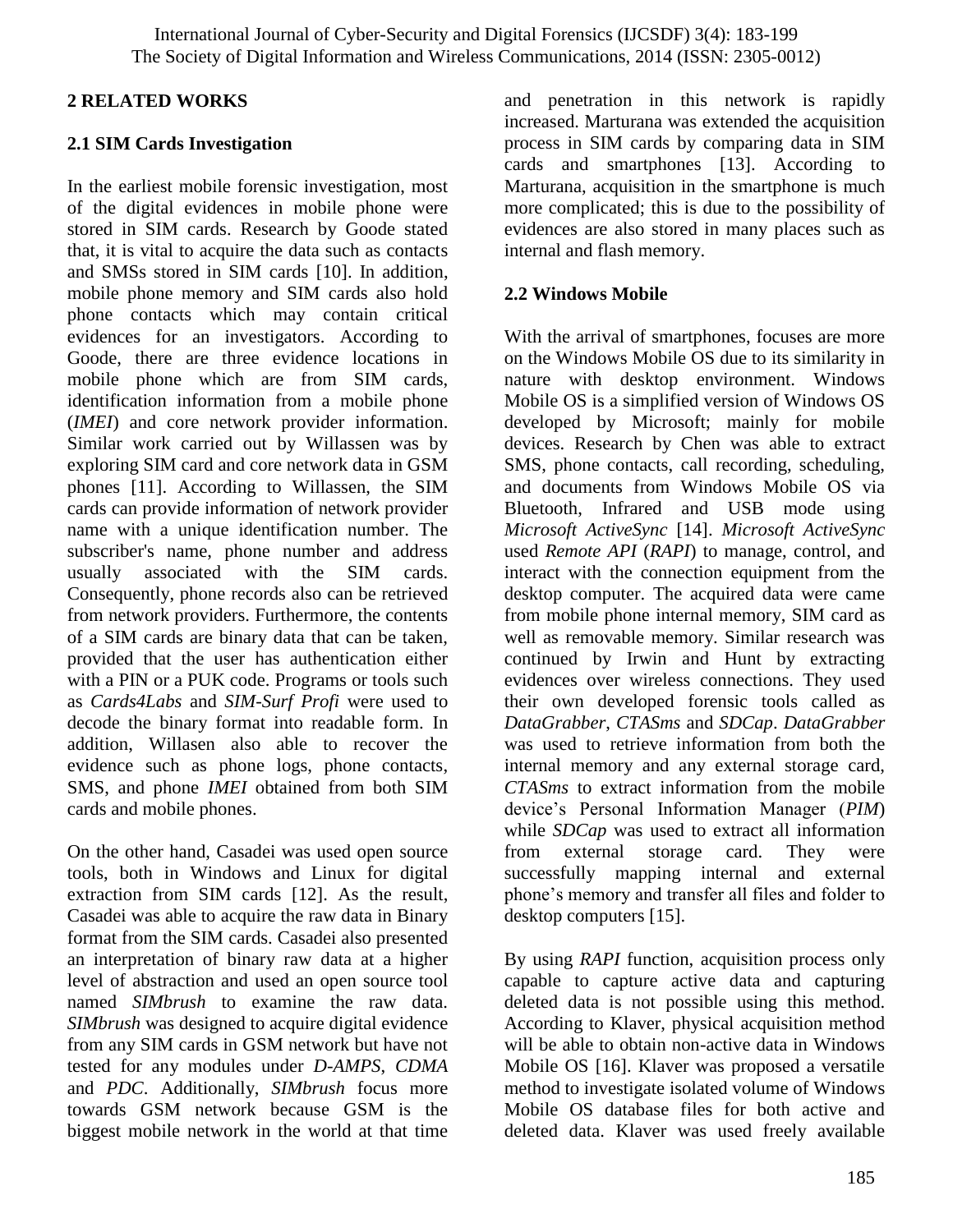tools of forensic application and explained the known methods of physical acquisition. Deleted data can be recovered by using advanced acquisition methods like chip extraction and this method was able to bypass password protection. Casey was extended the finding by describing various methods of acquiring and examining data on Windows Mobile devices. Casey was also able to capture text messages, multimedia, e-mail, web browsing, and registry entries [17]. Some of the captured data by Casey were locked by the OS itself, and require *XACT* from *Micro Systemation* and *ItsUtils* to work together with *Microsoft ActiveSync*. These tools will help to unlock certain files and convert the *ASCII* format in *cemail.vol* structure to a readable SMS. This research was also focused on potentially useful sources of evidences in Windows Mobile OS and addressed the potential evidences found in \temp folder. In the recent work, Kaart made an investigation by reverse-engineering the *pim.vol* volume files in Windows Mobile OS [18]. *pim.vol* is a Microsoft's Embedded Database (*EDB*) volume that consists of information related to phone contacts, calendars, appointments, call history, speed-dial settings and tasks [18]. Kaart was successfully reverse-engineering important parts of *EDB* volume format which allow them to recover unallocated records. Kaart was also delivered the mapping from internal column identifiers into readable format for some familiar databases in *pim.vol* volumes and created a parser that can automatically extract all allocated records exist in a volume.

*Microsoft ActiveSync* in Windows Mobile OS placing an agent into mobile devices. This action may alter the stored data in mobile devices such as the last synchronization date and time; or the name of the last computer synchronize with the devices. For this reason, Rehault was proposed a method of using *boot-loader* concept; which is nonrewritable and able to protect the evidences from being altered [19]. Rehault was also proposed an analysis method to process specific files with specific format. The main focus in this research was to obtain registry hives and the *cemail.vol* which contain deleted data. By reconstructing

back registry hives, digital evidence such as SMS, MMS as well as email can be obtained and retrieved from *cemail.vol*. On the other hand, Research by Grispos make a comparison of forensic tools using different approaches for acquisition and decode process [20]. According to Grispos, there are strengths and weaknesses of each types of acquisition. Grispos stated that, logical acquisition is more efficient for recovering user data, whereas physical acquisition can retrieve deleted files [20]; but this procedure can damage the device while it is being dismantled. Besides that, Kumar was proposed an agent based tool developed for forensically acquiring and analyzing in Windows Mobile OS [21]. This tool is develop based on client server approach, whereby client is installed on desktop PC and server agent is inject into mobile devices before acquisition process. As for analyzing process, this tool was able to display and decode the image created during acquisition. This research also make a comparison between *Paraben's Device Seizure*, *Oxygen's Forensics Tool* as well as *Cellebrite UFED* and claimed to perform better in Windows Mobile OS. On the other hand, Canlar was proposed *LiveSD Forensics* to obtain digital evidence from both the Random-Access Memory (*RAM*) and the Electronically Erasable Programmable Read Only Memory (*EEPROM*) of Windows Mobile OS. This research was claimed to generate the smallest memory alteration, thus the integrity of evidences is well preserved [22].

## **2.3 Symbian OS**

*Symbian OS* is one of the famous mobile OS in the golden age of smartphone. Forensic work by Mokhonoana and Olivier was discussed about the development of an on-phone forensic logical acquisition tool for the *Symbian OS* [23]. Mokhonoana and Olivier was performed UNIX dd command to acquire the image from the phone. They also discussed different methods of retrieving data from a *Symbian OS* consists of manual acquisition, using forensic tools, logical acquisition, physical acquisition and data acquired from service providers. Additionally, Breeuwsma was proposed a low level approach for the forensic examination of flash memories and describes three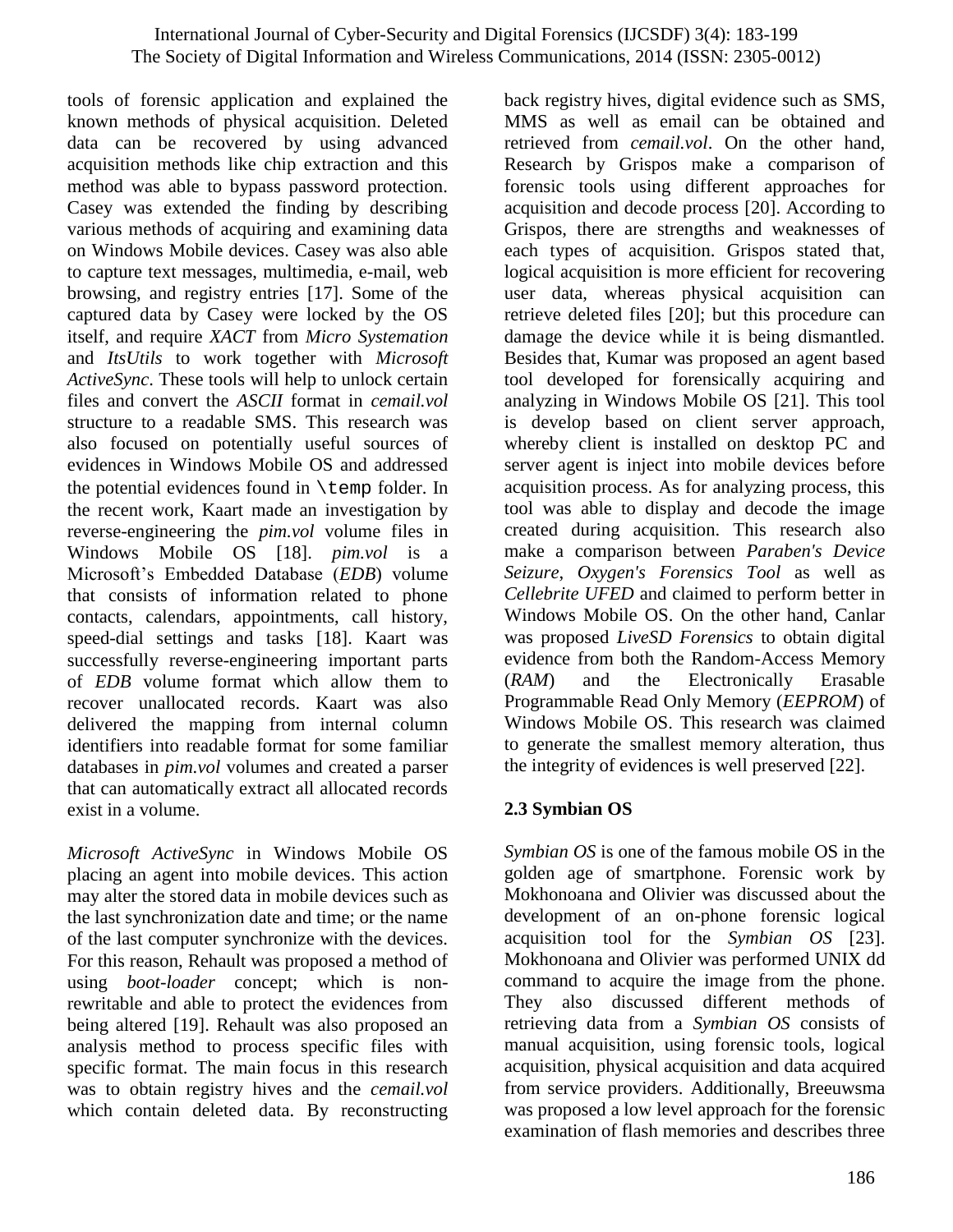low-level data acquisition methods for making full memory copies of flash memory devices [24]. Their work has been identified as pioneer in physical acquisition techniques using chip-off, *JTAG* and pseudo-physical. The work has been tested on *Symbian OS* devices.

On the other hand, Rossi and Me was proposed a new methodology and a tool to obtain the data by using the removable memory [25]. A tool to obtain the data is stored in a removable memory and the acquisition process is performed locally. In addition, this tool not only performs acquisition process, but also compiles log and marks the data with some one-way hash algorithm to provide data integrity. Test result is divided into three condition of mobile devices and result obtained are different. Therefore, Rossi and Me suggest to maintain the device in the most possible original status. Besides that, Dellutri was proposed a novel methodology by applying data reverse-engineering on Symbian devices [26]. The proposed methodology also shows full potential when running on mobile operating systems which data formats are not open or not public. The investigation used Mobile Internal Acquisition Tool (*MIAT*) and run into more than 50 *Symbian OS* devices. Deluttri was able to capture personal data, *Symbian OS* personal data files format, obsolete data and hidden information during forensic process.

Moreover, Yu was proposed a process model for forensic analysis in *Symbian OS*. The process model consists of five stages which are Preparation and Version Identification; Remote Evidence Acquisition; Internal Evidence Acquisition; Analysis and Presentation; and Review. According to Yu, this model can overcome some problems of forensic investigation in *Symbian OS* [27]. Savoldi and Gubain was presented an assessment about specifically forensic acquisition focusing on security features in *Symbian OS* [28]. They gave an overview about OS and file system architecture. According to Savoldi and Gubain, only physical acquisition was able to recover a bitwise copy of the flash memory without bypassing any security mechanisms. On the other hand, Pooters was created a forensic tool called Symbian Memory Imaging Tool (*SMIT*) to

be executed on the *Symbian OS* and created linear bitwise copies of the internal flash memory [29]. *SMIT* able to acquire the image of the internal flash memory and copies the images to a removable memory. *SMIT* has been tested on a *Nokia E65*, *E70* and *N78* model.

Thing and Tan was proposed a method to acquire privacy-protected data from smartphones running the latest *Symbian OS v9.4* and smartphones running the prior *Symbian OS v9.3* [30]. They also presented reverse-engineering analysis work on the active and deleted SMS recovery from the onphone memory of *Symbian OS*. In addition, Thing and Chua was proposed a forensics evidentiary acquisition tool for *Symbian OS* [31]. Their acquisition tool was built to support a low-level bit-by-bit acquisition of the phone's internal flash memory, including the unallocated space. They also conducted an analysis to perform a detail of the fragmentation scenarios in *Symbian OS*. Apart from that, Savoldi made a brief survey and comparison between mobile forensic investigation in Windows Mobile OS and *Symbian S60* [32]. In his work, Savoldi acquired the evidences using both logical and physical methods. Savoldi was also illustrated the differences and identified possible common methodology for future forensic exploration. Conversely, Mohtasebi was studied four mobile forensic tools; namely *Paraben Device Seizure*, *Oxygen Forensic Suite*, *MIAT*, and *MOBILedit!* to extract evidences from *Nokia E5- 00 Symbian OS* phone [33]. The comparison was to check the ability to extract evidence and to examine information types such as call logs, map history, and user data files.

# **2.4 Apple iOS**

Forensic investigation and examination in *Apple iOS* was practically started by Bader and Baggili. They performed investigation and examination on logical backup of the *iPhone 3GS* by using the *Apple iTunes* backup utility [34]. Significant forensic evidences such as e-mail messages, *SMS*, *MMS*, calendar events, browsing history, locations services, phone contacts, call history as well as voicemail recording was found and can be retrieved using this *iPhone* acquisition method.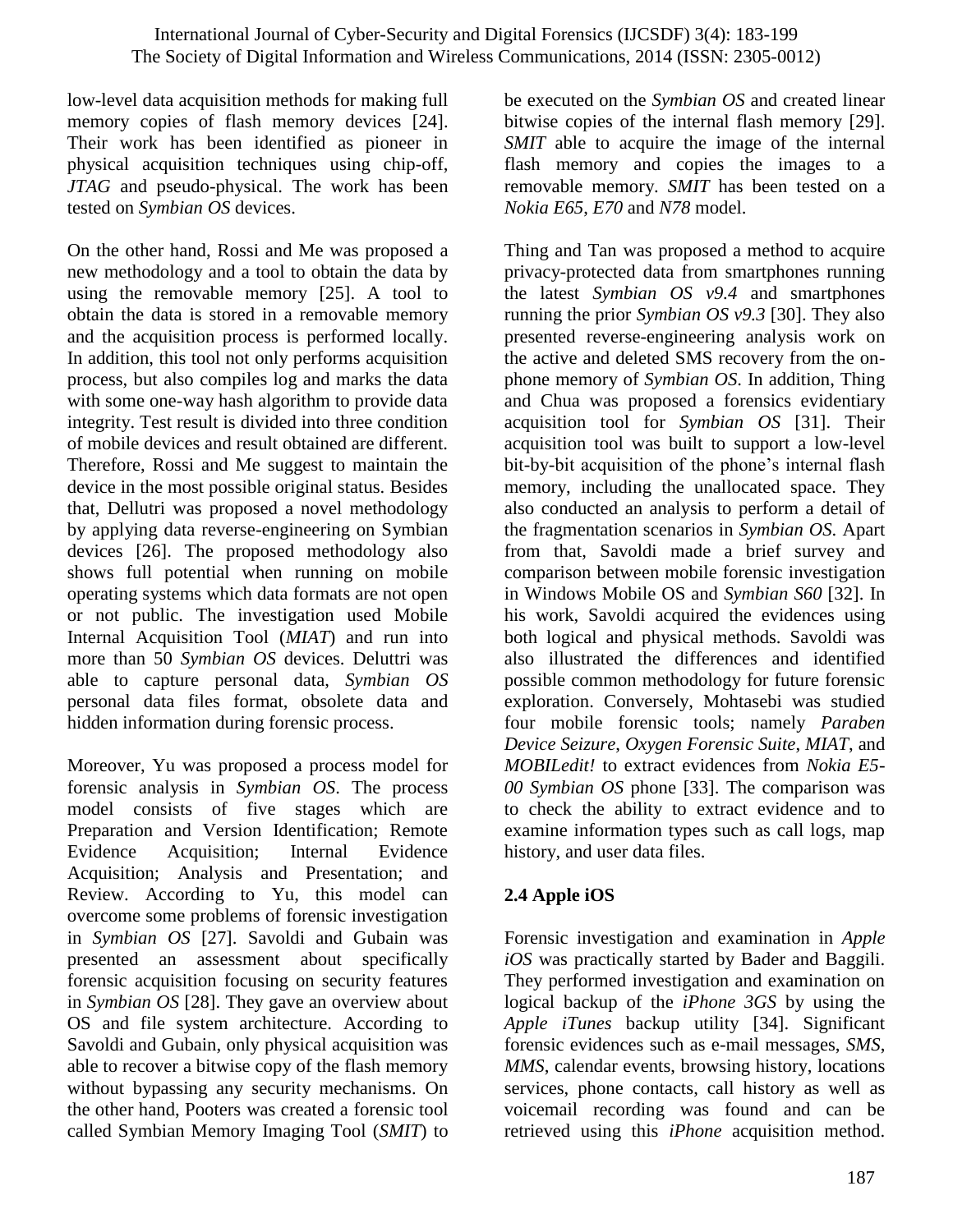Husain later extended the finding by proposed a simple and cost effective framework for *iPhone* forensic analysis [35]. Followed the same approached by Bader and Baggili, iTunes was used to force backup the *iPhone* and logical copy of backup data can be found in computer hard drive. This method can captured the entire data from *iPhone* without *Jailbreak* the devices. *Jailbreak* is a method to release the security features of the *iDevice* and permits a direct connect to the data inside. Husain was used *MobileSyncBrowser* to analyse the backup file which is in binary format; converting them into lists and databases. Furthermore, *SQLite Database Browser* was used to analyse database file and *Plist Editor* was used to analyse *Apple Property List* file.

In the contrary, Husain and Sridhar was focused on Instant Messaging (*IM*) data in *Apple iOS* [36]. This research made an analysis to forecast the potential use of *IM*s that can lead to cyber bully and cyber stalking. Once the data captured, *Paraben Device Seizure*, *Aesco Radio Tactics* and *Wolf Sixth Legion* were used to analyse the data. The output of this analysis were included username, password, buddy list, last login time and conversation together with timestamp. Similarly, Jung was reviewed the types of Social Network Services (*SNS*) that available in *Apple iPhone* and made further studied on acquisition process in *Apple iOS* platform [37]. Jung made an analysis on eight *SNS* in *Apple iOS* which are *Cyworld*, *Me2Day*, *Daum Yozm*, *Twitter*, *Facebook*, *NateOn UC.*, *KakaoTalk* and *MyPeople*. However, this method required root access to the devices. Therefore, Jung *Jailbreak* the device to get full access permission. The examination and analysis of *SNS* continued by Tso [38]. Tso was discussed five most popular mobile *SNS* applications in *Apple iOS* usages such as *Facebook*, *WhatsApp Messenger*, *Skype*, *Windows Live Messenger* and *Viber*. Tso was followed methods by Husain by forcing *Apple iTunes* to make a logical copy of backup data. Tso ran two experiment, the first data acquisition was after applications installation, while the second data acquisition was after applications deletion.

Moreover, Said was carried a research by comparing *Facebook* and *Twitter* in *Apple iOS*, Windows Mobile OS and *RIM BlackBerry* [39]. The aim of this research is to investigate the different types of logical backup and encryption techniques used in three mobile OS. In the same way, Mutawa later on made *SNS* comparison between *Facebook*, *Twitter* and *MySpace* in three different OS which are *Apple iOS*, *Android* and *RIM BlackBerry* [40]. The examination and analysis was started by uploading picture and post a comment from mobile devices using each *SNS* from different platform. The aimed of this analysis is to determine whether activities performed earlier are stored and can be captured from internal mobile devices memory. Similar research was published by Lee and Park by capturing the *SNS* data using different forensic tools [41]. On the other hand, Levinson explore an investigation for third party applications in iOS platform [42]. According to Levinson, most mobile forensic work emphasis on typical mobile telephony data such as contact information, SMS, and voicemail messages. However, there are heaps of third party application might leave forensically relevant artifacts in mobile devices. For investigation purpose, Levinson acquired data from 8 third party application in *Apple iOS* platform. As a result, Levinson found information about user accounts, timestamps, geo-locational references, additional contact information, native files, and various media files. All these data typically stored in plaintext format and can provide relevant information to a forensic investigators.

Additionally, in order to create *Apple iOS* image, we need to install *SSH* server and transfer the *Apple iOS* internal storage via Wi-Fi into desktop computer. However, this approach may require up to 20 hours. Therefore, Gómez-Miralles and Arnedo-Moreno were presented a novel approach by using an iPad's camera connection kit attached via USB connection [43]. This approach was greatly reduces acquisition time. On the bad side, *Jailbreak* is required in order to gain full access and it is not considered as a forensically sound manner for forensic investigation. For that reason, Iqbal made a research to obtain an *Apple iOS* image without *Jailbreak* the device and run the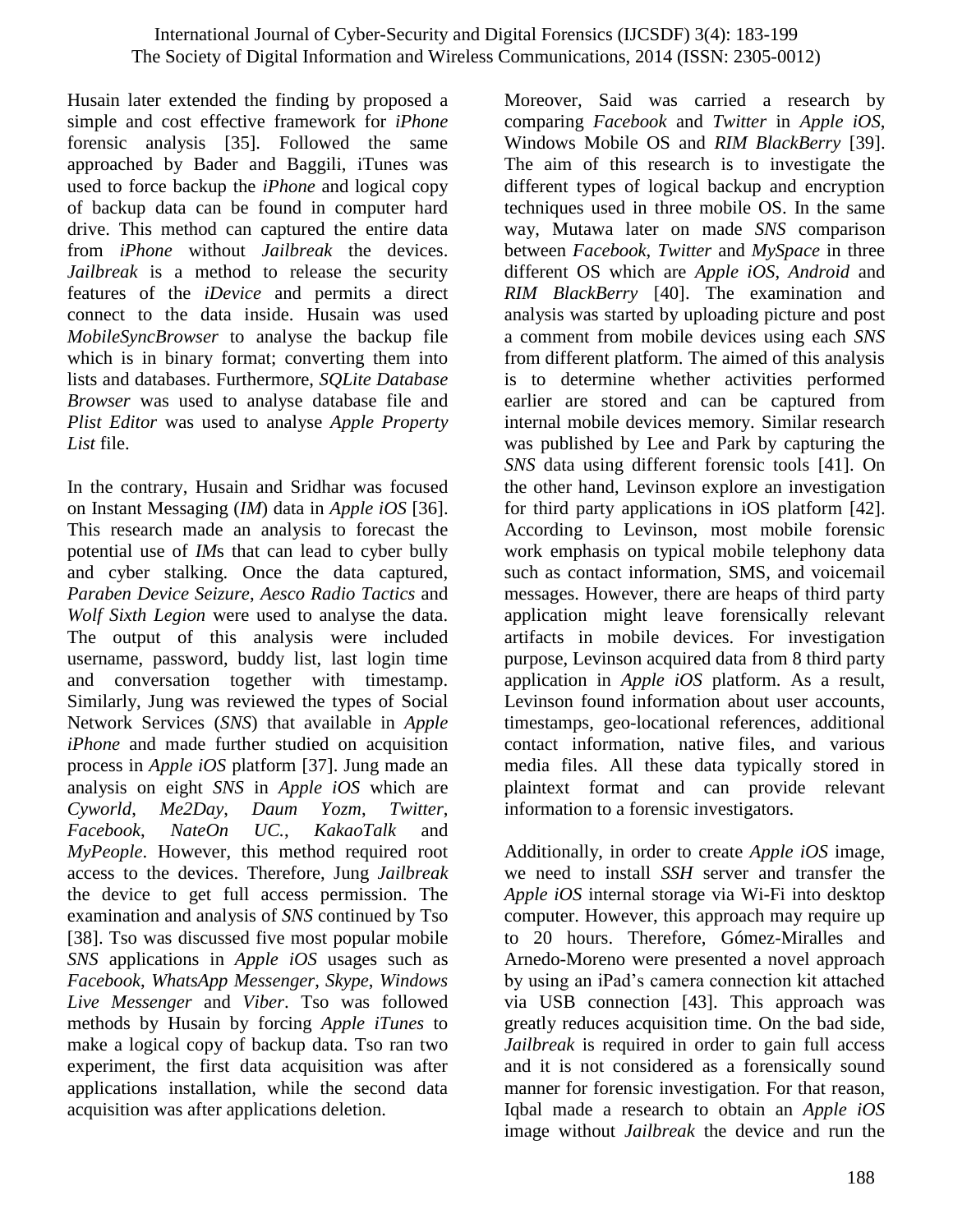acquisition process on the *RAM* level [44]. *Apple iOS* devices need to reboot and enter the recovery mode before connected to their own developed tools. The imaging process was less than 30 minutes and they were successfully developed an acquisition method that protects the integrity of the collected evidences. Recently, Ariffin was proposed an operational technique that allows digital forensic investigators to recover deleted image files by referring to *Apple iOS* journaling file system [45]. The proposed method was implemented on an *iDevice* that has been *Jailbreak* and used a customized *RAM* disk that was loaded into the device *RAM*. This technique was successfully recover deleted image files from the journal file and was tested on *iPhone 3GS* and *iPhone 4*.

# **2.5 Google Android**

*Android* becomes a new mobile forensic investigation emphasis due to its strong hold in the market share and currently have the biggest active user using *Android* platform. *Android* was built based on *Linux-Kernel* and user has the ability to rewrite the firmware, *boot-loader* and other root activities. Research by Lessard and Kessler were among the first in *Android* platform [46]. They performed logical acquisition on *HTC Hero* to acquire physical image. UNIX dd command was performed to get an image from \dev\mtd directory. The examination was done on flash memory and removable memory by *AccessData Forensic Toolkit (FTK) Imager v2.5.1.* Apart from that, Anti-forensic among the major consideration in *Android* investigation. Research by Distefano was preserved the data from being damaged by using anti-forensics approach through a local paradigm [47]. This approach was exported some critical data which need to be identified in *XML* format and save it into private directory and it is unreachable from any other applications. Albano also worked on anti-forensics to modify and erase, securely and selectively, the digital evidence in *Android* [48]. This technique do not use any cryptographic primitives or make any changes to the file system. Moreover, Azadegan introduce the design and implementation of three novel antiforensic approaches for data deletion and manipulation on three forensics tools [49]. This research also identify the limitation of current forensic tools flow design.

Quick and Alzaabi was performed logical and physical acquisition on *Sony Xperia 10i* [50]. Logical acquisition was not able to acquire the full size of the file system, while physical acquisition achieved a bitwise acquisition of the flash memory. They also claimed that they has successfully generated a complete copy of the internal *NAND* memory. On the other hand, Sylve was presented the first methodology and toolset for acquisition of volatile physical memory from *Android* devices [51]. This method was created a new kernel module for dumping memory and Sylve has further develop a tool to acquire and analyse the data. Sylve was also presented an analysis of kernel structures using newly developed volatility functionality. On the contrary, Vidas was proposed a general method of acquiring process for *Android* by using boot modes [52]. This technique reconstructed the recovery partition and associated recovery mode of an *Android* for acquisition purposes. The acquired data has to be in recovery image format. Custom *boot-loader* method has become popular in *Android* because the user is able to get root permission; and able to acquire an image of the flash memory. Another research using *boot-loader* method was conducted by Park [53]. This research was mainly focused on fragmented flash memory due to the increase of flash memory deployment in mobile phones. In addition, Son was conducted an evaluation on *Android* Recovery Mode method in terms of data integrity preservation [54]. Son developed an *Android Extractor* to ensure the integrity of acquired data and presented a case study to test their tool's ability. The test was conducted on seven *Samsung* smartphones with rooted *Android* capability and emphasis on *YAFFS2* and *Ext4* files. The results from the use of *JTAG* method was served as a comparison vector to the Recovery Mode.

In the different research perspective, Racioppo and Murthy made a case study about physical and logical forensic acquisition in *HTC Incredible*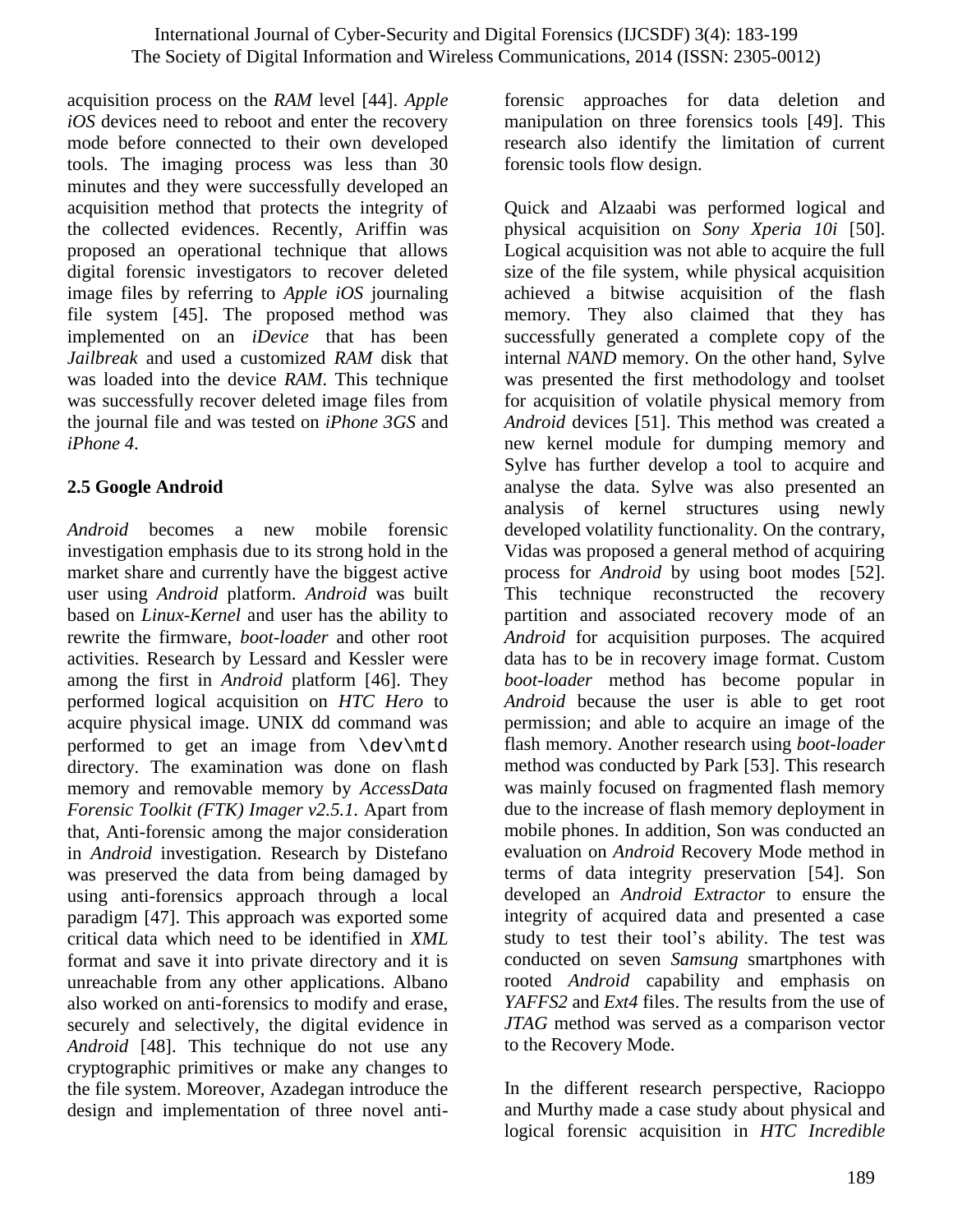[55]. *AccessData Forensic Toolkit (FTK) Imager v3.0.1* was used to make an image from removable SD memory. After that, they root the device and gaining access to the root directory. They were able to create a bitwise copy of the seven *MTD*s presented in \dev\mtd directory. Examination was done using *Ubuntu's scalpel* and claimed that the physical acquisition much more effective to discover corrupted or destroyed files. Moreover, Andriotis was proposed a method for acquiring forensic evidences from *Android* smartphones using open source tools [56]. The investigation was able to obtain information regarding the use of the Bluetooth technology and *Wi-Fi* networks on four *Android* running devices. They specified the files and folders to be targeted and highlighted some security problems that might occur by exposing user's passwords in certain cases by the *Android* system. In addition, Mylonas was extended the acquisition work and focusing on phone's sensors as critical evidence sources [57]. They studied the involvement of sensor like accelerometer, proximity sensor, GPS, compasses, etc in forensic investigation procedures which can be used to infer the user's context. However, they found that the sensor data are volatile and not available in post-mortem analysis. For that reason, they developed the tool named Themis to collect suspect's data. Themis consists of two major parts, workstation version and the mobile agent in *Android*. They presented promising result but yet to prove its effectiveness in practice due to the need of bypass Android security mechanism and need to place mobile agent in each phone.

The newly acquisition method is the live acquisition. Thing was proposed an automated system in acquiring evidences and claimed that this method consistently achieved 100% evidence acquisition rate for outgoing message and 75.6% to 100% evidence acquisition rate for incoming message [58]. Thing was used *Android* as the test platform and *Message Script Generator*, *UI/Application Exerciser Monkey*, *Chat Bot*, *memgrab* and *Memory Dump Analyzer* (*MDA*) as the forensic tools. Although the acquisition rate is high, this method was only tested by using their own developed chat bot and yet to be tested using

commercial *IM*. Another live acquisition research is by Lai. Lai was proposed data acquisition in *Android*; and deliver the data to the Google cloud server in real time [59]. This method really can delivered the intended data, but the integrity of the data is questionable. As for monitoring, Guido used live forensic to remotely monitor and audit malware activity on *Android* devices [60]. It consists of five elements, each one detecting changes in specific parts of the OS such as *bootloader*, recovery, file system, deleted files and *APK* files. Even many successful detections, they discovered some malware false positive result and inability to detect some deleted entries.

# **2.6 RIM BlackBerry**

Another major player in mobile market share is *BlackBerry*. As for the *BlackBerry*, Fairbanks was presented a framework for an open source *BlackBerry IPD* file forensics tool [61]. Fairbanks was executed a python tool that parses the *IPD* file upon user request for specific resources. That tool is able to capture the messages, contacts, SMS records, memos, call logs, and the task list from an *IPD* file. This work was tested on *BlackBerry 7290*. The result was good but they did not provide enough data to the potential readers. On the other work, Sasidharan and Thomas generated *BlackBerry* image from Blackberry Acquisition and Analysis Tool (*BAAT*), which is injected on the device before acquisition process [62]. The tool also analyse the forensic image and shows phone contents in different file viewers. However, they unable to read and parse the SMS databases because the version of the *BlackBerry JDE* at that time does not supports *API* to access SMS databases from the device. In the recent *BlackBerry* research, Marzougy was presented the logical acquisition of the *.bbb* file produced by a *Blackberry Playbook* tablet [63]. They used the BlackBerry Desktop Management (*BDM*) software to perform the logical acquisition. The extracted information were varying from system information and user data and also failed to retrieve deleted entries. For future work, they plan to run more tests on a wide range of *BlackBerry* models.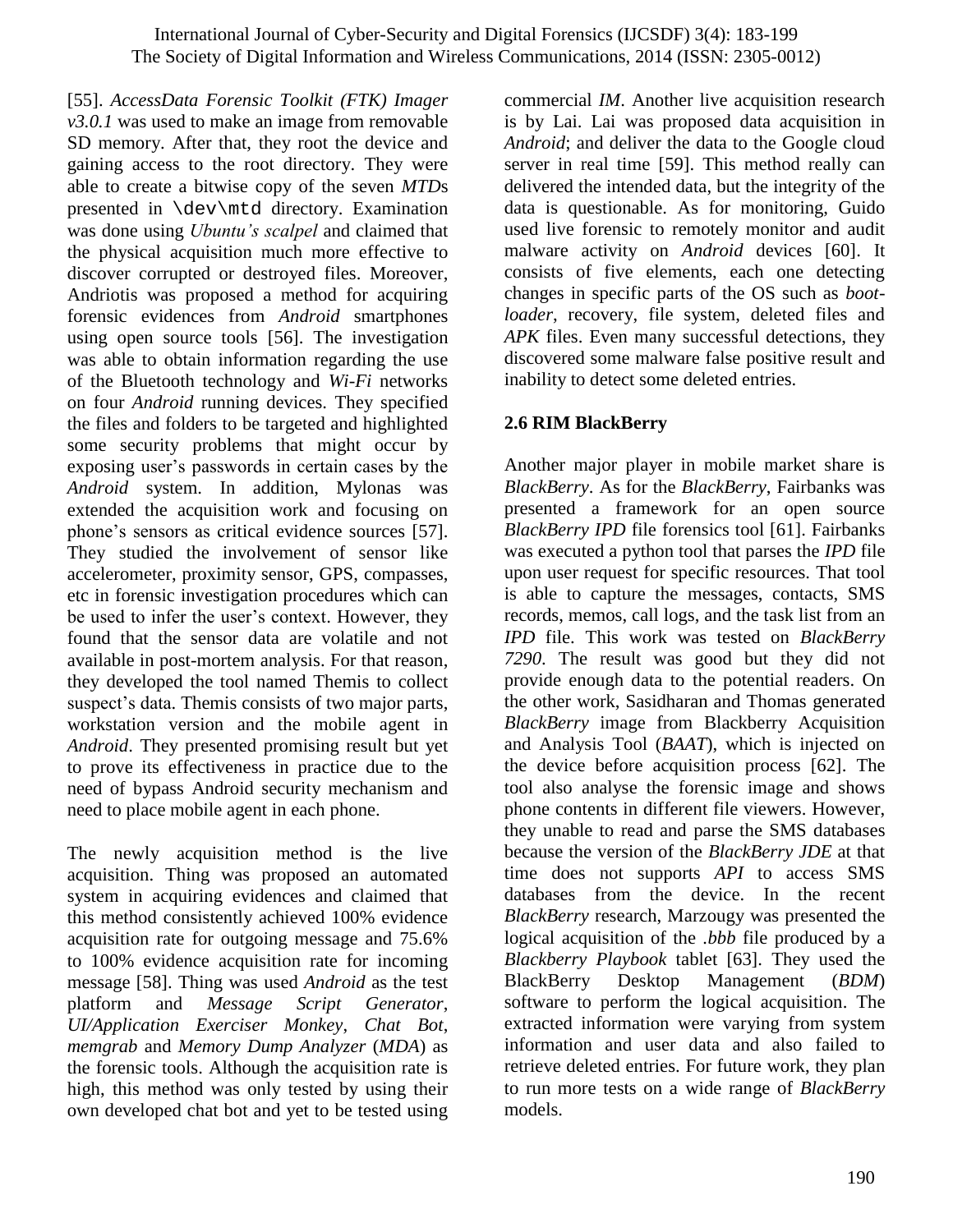## **3 PROPOSED WORK**

In order to run forensic investigation and analysis, we are proposing this methodology to be conducted during the investigation process. It is based on Smith and Petreski approach [64]. Our methodology and approach consist of three procedures. This methodology is a basic approach and purely designed for Firefox OS. There will be many type of files and analysis, thus it is designed to have specific targeted data checklist. The use of this checklist is to identify relevant data align with specific analysis. This data checklist can be updated from time to time.



### **3.1 Preparation and Preservation Procedure**

**Figure 3.** Preparation and preservation procedure

The first procedure is the Preparation and Preservation. This procedure starts with knowledge and information check. If the knowledge about Firefox OS is not sufficient, knowledge gathering is required. It is vital to understand Firefox OS architecture before forensic investigation started. In general, Firefox OS architecture consist of 3 layers [65]. The first layer is an application layer called *Gaia* and work as user interface for smartphones. The second layer is open web platform interface. The second layer used *Gecko* engine and provide all support for *HTML5*, *JavaScript* as well as *CSS*. All the targeted evidence are stored in this layer. The third layer called *Gonk* is infrastructure layer and consist of *Linux-Kernel*. There are two types of storage in Firefox OS running phone which are internal SD storage and additional *micro-SD* card. Figure 4 shows an illustration version of Firefox OS architecture.



**Figure 4.** Firefox OS Architecture [65]

The second step is to create a system configuration and setup forensic software as well as related hardware. In this step, we need to have a smartphone preinstalled with Firefox OS, forensic tools, physical and logical connectivity. We will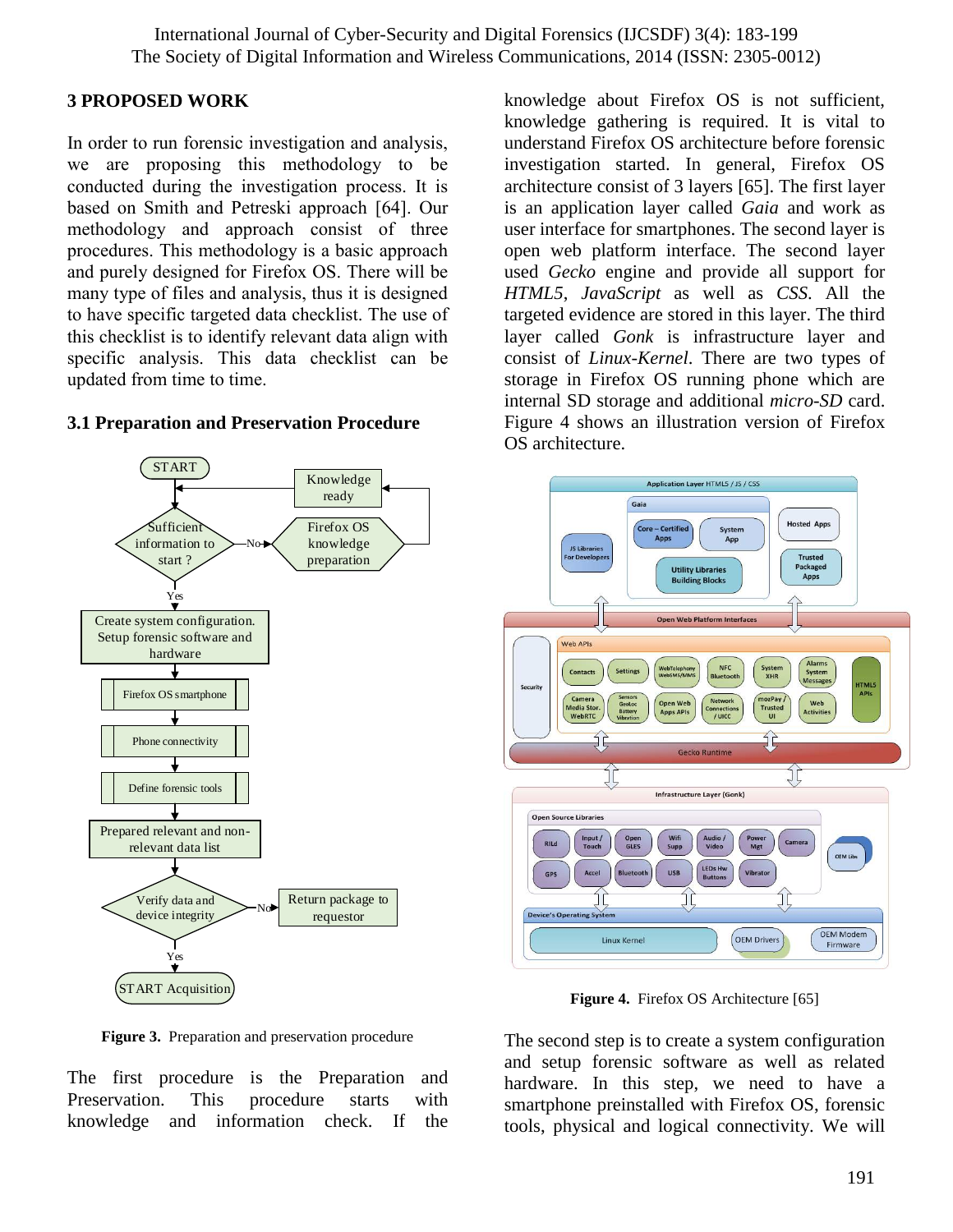use *Geeksphone Peak* as our test Firefox OS phone as per shows below



**Figure 5.** *Geeksphone Peak*

*Geeksphone Peak* is among the first Firefox running OS phone released and was marketed under developer preview model. It was released in April 2013. This phone is equipped with Firefox OS version 1.1.1 as shows in Figure 6.

|                                           | $   \widehat{\mathbb{R}} \boxtimes 11:15$ PM |
|-------------------------------------------|----------------------------------------------|
| More Information                          |                                              |
| OS version<br>1.1.1.0hd-GP                |                                              |
| Hardware revision<br>gcom                 |                                              |
| MAC address<br>88:f4:88:70:b5:90          |                                              |
| <b>IMFI</b><br>866173010343976            |                                              |
| <b>ICCID</b><br>8960190711689982998       |                                              |
| Platform version<br>18.1                  |                                              |
| <b>Build Identifier</b><br>20131119121045 |                                              |

**Figure 6.** *Geeksphone Peak* information detail

Mozilla released an update for their OS regularly and any stable build can be update via over-theair. Table 1 below shows the specification detail for this phone.

| Table 1. Geeksphone Peak specification |  |
|----------------------------------------|--|
|                                        |  |

| <b>Hardware</b>              | <b>Detail</b>                                                                                                    |  |  |
|------------------------------|------------------------------------------------------------------------------------------------------------------|--|--|
| Processor                    | 1.2 GHz Qualcomm Snapdragon S4 8225<br>processor (ARMv7)                                                         |  |  |
| Memory                       | 512 MB Ram                                                                                                       |  |  |
| Storage                      | -Internal 4GB<br>-Micro SD up to 16GB                                                                            |  |  |
| <b>Battery</b>               | $-1800$ mAh<br>- micro-USB charging                                                                              |  |  |
| Data Inputs                  | Capacitive multi-touch IPS display                                                                               |  |  |
| Display                      | 540<br>960<br>(qHD)<br>capacitive<br>$\times$<br><b>DX</b><br>touchscreen, 4.3"                                  |  |  |
| Sensor                       | -Ambient light sensor<br>-Proximity sensor<br>-Accelerometer                                                     |  |  |
| Camera                       | 8 MP (Rear), 2 MP (Front)                                                                                        |  |  |
| Connectivity                 | -WLAN IEEE 802.11 a/b/g/n<br>-Bluetooth $2.1 + EDR$<br>-micro-USB 2.0<br>-GPS<br>-mini-SIM card<br>-FM receiver  |  |  |
| Compatible<br><b>Network</b> | - GSM 850 / 900 / 1800 / 1900<br>- HSPA (Tri-band)<br>- HSPA/UMTS 850 / 1900 / 2100                              |  |  |
| Dimension                    | -Width: 133.6 millimetres (5.26 in)<br>-Height: 66 millimetres (2.6 in)<br>-Thickness: 8.9 millimetres (0.35 in) |  |  |

As for the phone connectivity, we are using *micro-USB 2.0* port. Subsequently, we need to make a connection between the phone and the host machine. Firefox OS is based on *Linux-Kernel* and the design more or less are similar with *Android*. For that reason, we can easily access the phone using *Android Debug Bridge* (*ADB*). The *ADB* is a toolkit integrated in the *Android SDK* package and consists of both client and server-side codes. The codes are able to communicate with one another. We will run UNIX dd command from the *ADB* to acquire the phone image. After that, we will use *AccessData Forensic Toolkit* and *HxD Hex Editor* to further examine the acquired image during examination and analysis procedure.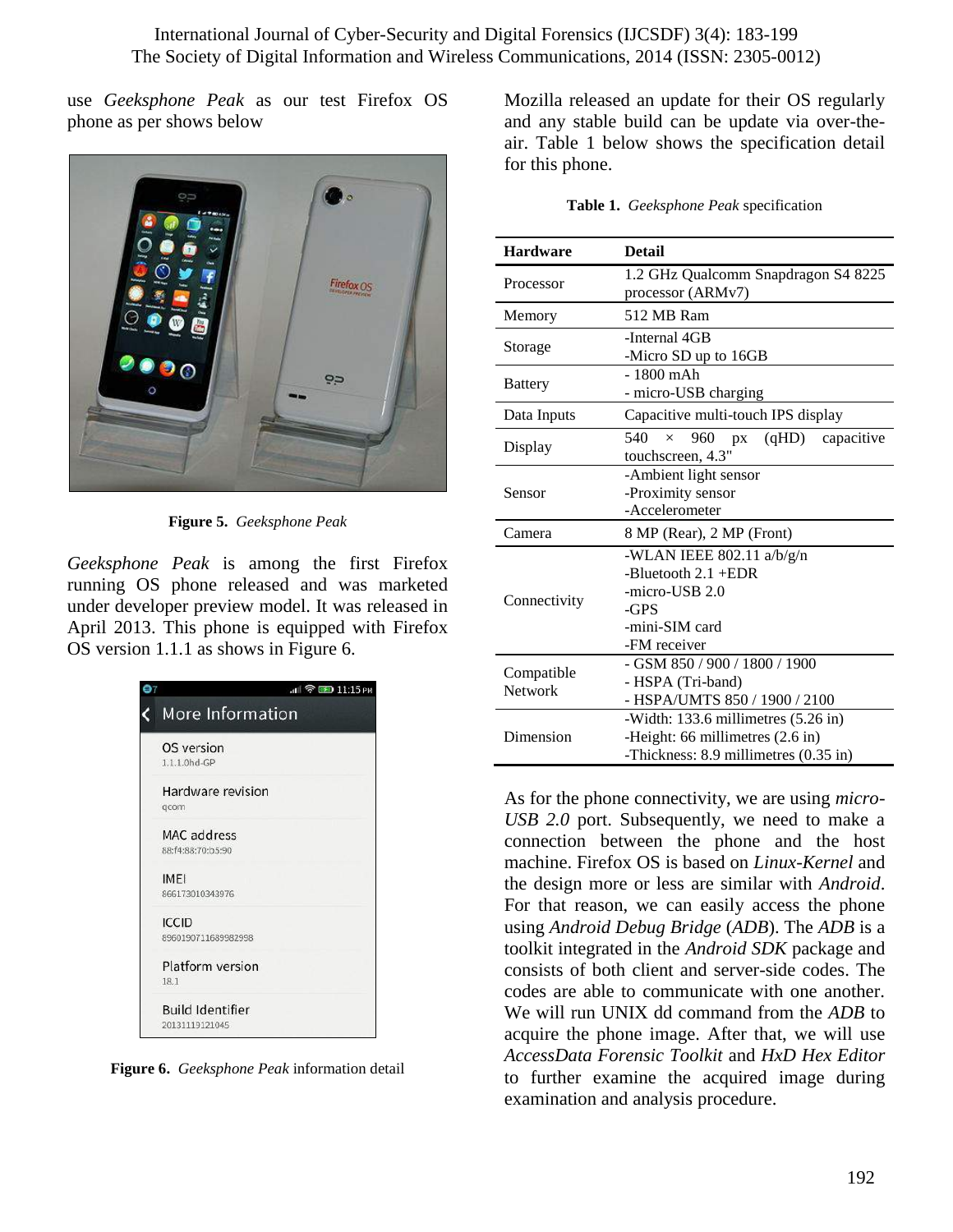Next we need to prepare a list of relevant and nonrelevant data. This list is very important to identify relevant data to be captured later. For example, if we conduct log analysis, relevant data will be chat log, call log, system log and other related information. The next step is to verify the integrity of data and device. Only if the integrity of data and device is confirmed, then we can proceed to Acquisition procedure. Else, the package need to be returned to requestor.

## **3.2 Acquisition Procedure**



**Figure 7.** Acquisition Procedure

The second procedure in our proposed methodology is Acquisition Procedure. This procedure is mainly for acquiring and imaging the targeted data. Here, we will use several forensic tools; physical or logical depending on the targeted data to obtain. The process starts with acquiring and imaging targeted forensic data which falls under relevant list. From our observation, we found that the evidences can be captured from internal SD storage, *micro-SD* and other user partitions. Acquiring data from some part of the internal SD storage and *micro-SD* card are relatively easy; the phone only need to be

connected to the host machine and internal SD storage as well as *micro-SD* card can be mounted as removable drive. However, acquiring data from other user partitions in internal storage is quite a challenging tasks.

An additional driver for *Geeksphone Peak* need to be installed into the host machine. We will use Windows 8 as an operating system in the host machine. Once connected using the *micro-USB 2.0* port, Windows 8 will ask for the driver. The supported USB driver can be downloaded from *Geeksphone* web. Once the installation finished, *Geeksphone Peak* will appear in the Device Manager as shows in Figure 8 and internal SD storage as well as *micro-SD* card will be mounted into the host machine as *Linux File-CD Gadget USB Device*.



**Figure 8.** Mounted phone storage

In order to access the storage from the host machine, we need to enable USB storage in the phone setting. To enable the storage, we need to go to

```
phone Settings > Storage
```
and enable USB storage as shows in Figure 9.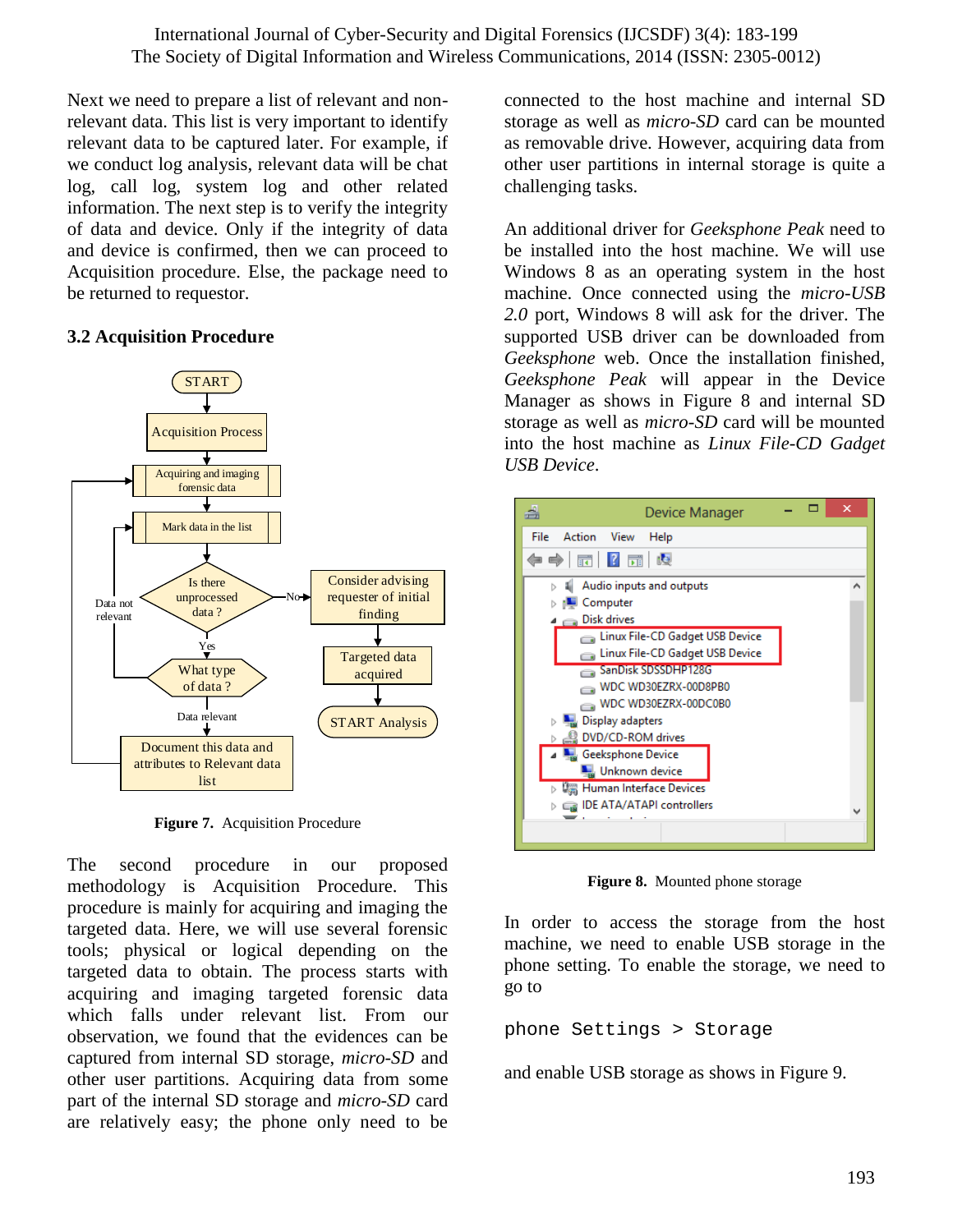

**Figure 9.** Enable USB storage

After that, we need to go to

Media storage > Internal Storage

and enable Share using USB as shows in Figure 10. This option will make an internal SD storage to be appear in the host machine

| Media storage           |           |
|-------------------------|-----------|
| <b>Internal Storage</b> |           |
|                         |           |
| Music                   | 17 KB     |
| <b>Pictures</b>         | 6.4 MB    |
| <b>Movies</b>           | 0B        |
| Space left              | 1002.2 MB |
| Share using USB         |           |

**Figure 10.** Share internal storage using USB

To access the *micro-SD* card, repeat the same process by go to

```
Media storage > SD Card Storage
```
and enable it as shows in Figure 11.



**Figure 11.** Share *micro-SD* card storage using USB

Now we can see both internal SD storage and *micro-SD* appear in the host machine as shows in Figure 12.

| 揚上版 曲々しい しん<br>Computer                                                              |          | ▭ | ×         |  |
|--------------------------------------------------------------------------------------|----------|---|-----------|--|
| File<br>Computer<br>View                                                             |          |   | Q         |  |
| ▼ 个   - Computer ▶<br>$\Rightarrow$<br>$\leftarrow$                                  | l C<br>v |   | Search Co |  |
| ▷ Hard Disk Drives (5)                                                               |          |   |           |  |
| ▲ Devices with Removable Storage (2)                                                 |          |   |           |  |
| INTERNAL (K:)<br>0.97 GB free of 0.99 GB<br>MICRO-SD (L:)<br>14.8 GB free of 14.8 GB |          |   |           |  |
| 7 items                                                                              |          |   | 睚         |  |

**Figure 12.** Phone storage mounted as removable storage

From this way, we can access both internal SD storage and *micro-SD* card. However, only around 1GB storage can be access for internal storage, while the remaining 3GB internal storage still cannot be access. Figure 13 shows all the files in the internal SD storage.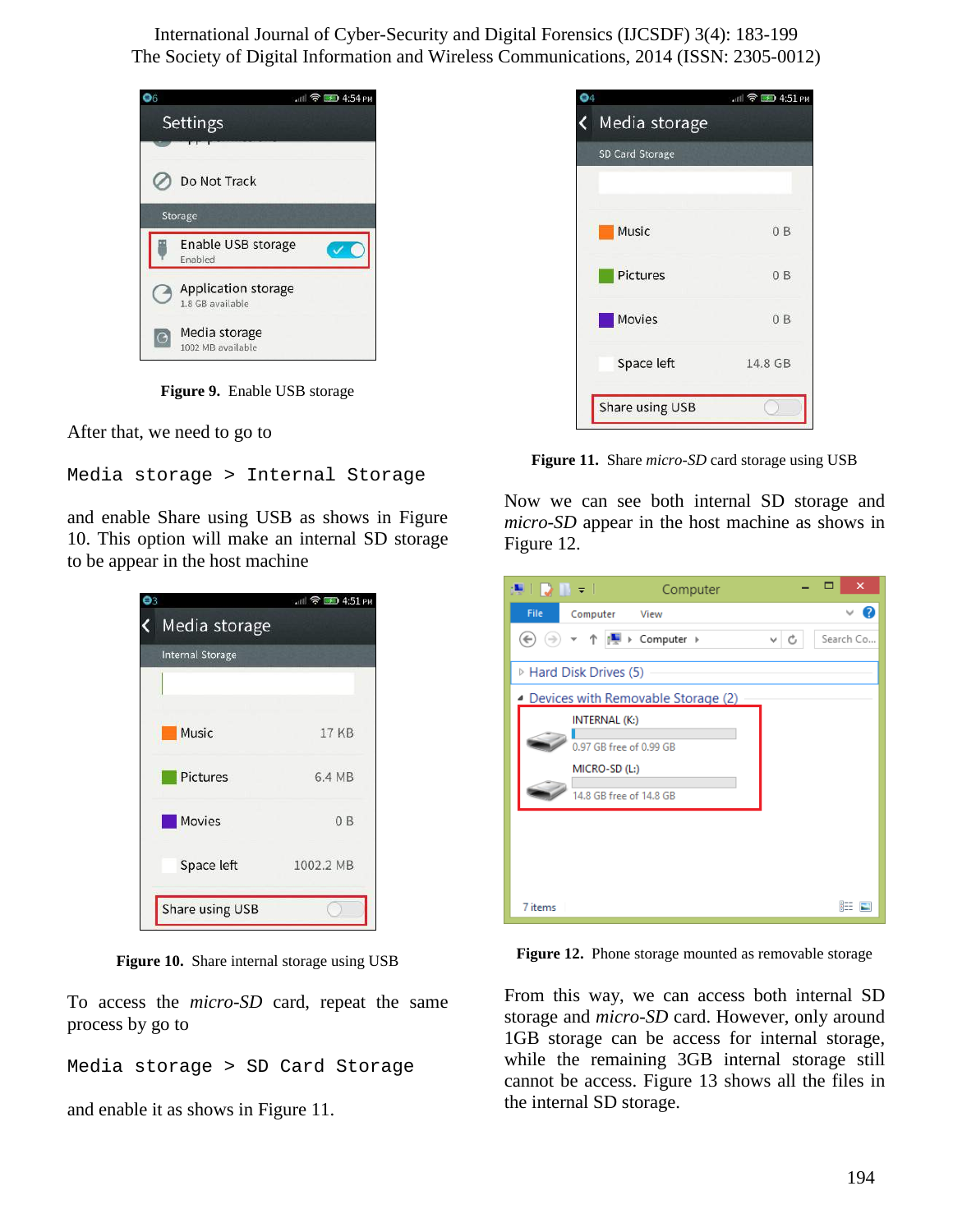| $\blacksquare$ $\blacksquare$ $\blacksquare$ $\blacksquare$ $\blacksquare$ $\blacksquare$ INTERNAL (K:)                                                                 |                                                                                                          | <b>Drive Tools</b> |         | ×         |
|-------------------------------------------------------------------------------------------------------------------------------------------------------------------------|----------------------------------------------------------------------------------------------------------|--------------------|---------|-----------|
| File<br>Home                                                                                                                                                            | Share<br>View                                                                                            | Manage             |         | Q<br>v    |
| $\rightarrow$<br>←                                                                                                                                                      | > Com > INTE >                                                                                           |                    | Ċ<br>v. | Search IN |
| .android_secure<br>.gallery<br>Alarms<br>Android<br><b>DCIM</b><br>Download<br>external_sd<br>logs<br><b>LOST.DIR</b><br><b>Movies</b><br>Music<br><b>Notifications</b> | Pictures<br>Podcasts<br>Ringtones<br>screenshots<br>tmp<br>updates<br>usb_driver<br>cdcookie<br>rdcookie |                    |         |           |
| 21 items                                                                                                                                                                |                                                                                                          |                    |         | 狂 国       |

**Figure 13.** Phone storage

At the time we were conducting this experiment, there is no single file was stored in the *micro-SD* card. As for the internal SD storage, we can simply copy all these files into the host machine and analyse it. For remaining part of the internal storage, we need to run UNIX dd command to acquire the whole image of the internal storage. In order to acquire the phone image, we will use UNIX dd command in *ADB* environment. Before we start the *ADB*, we must disable the USB storage support and unmounts *micro-SD* card from the host machine. After that, we run command prompt (*CMD*) and pointing the command start to %AndroidSDK%\sdk\platform-tools folder. To start *ADB,* type the following

adb shell



**Figure 14.** Root Access

This command will establish the connection between the phone and the host machine and root@android:  $/$  # access will appear in the *CMD*. After that, we type the following to run dd command;

> dd if=/dev/block/mmcblk0 of=/mnt/emmc/evidence.img

The image is pointing into the *micro SD* card and we does not put any block size, by default it is 512KB. The process will take up until 10 minutes depending the block size chosen and the acquired image is around 3.64GB (internal storage size). This acquired image will cover all partitions in the internal storage and also cover unallocated partition. In order to transfer the acquired image into the host machine, we need to mount back the *micro SD* card and follow the previous step in Figure 9 which is

phone Settings > Storage

and enable back the phone storage. The host machine will again detecting the removable drive and acquired image will be appear as shows in the Figure 15.

| $\Box$ $\Box$ $\Box$ $\Box$ Removable Disk ( prive Tools |                  |                 | ×<br>⊏       |
|----------------------------------------------------------|------------------|-----------------|--------------|
| File<br>Home                                             | Share<br>View    | Manage          |              |
| $\rightarrow$                                            | ▶ Com ▶ Remova   | ∨∣ C            | Search Re P  |
| Name                                                     | Date modified    | Type            | <b>Size</b>  |
| <b>LOST.DIR</b>                                          | 1/6/1980 7:44 PM | File folder     |              |
| evidence                                                 | 7/2/2014 3:45 PM | Disc Image File | 3,817,472 KB |
|                                                          |                  |                 |              |
|                                                          |                  |                 |              |
|                                                          |                  |                 |              |
|                                                          |                  |                 |              |
|                                                          |                  |                 |              |
| 2 items                                                  |                  |                 | 睚            |

**Figure 15.** Acquired image from the Firefox OS running phone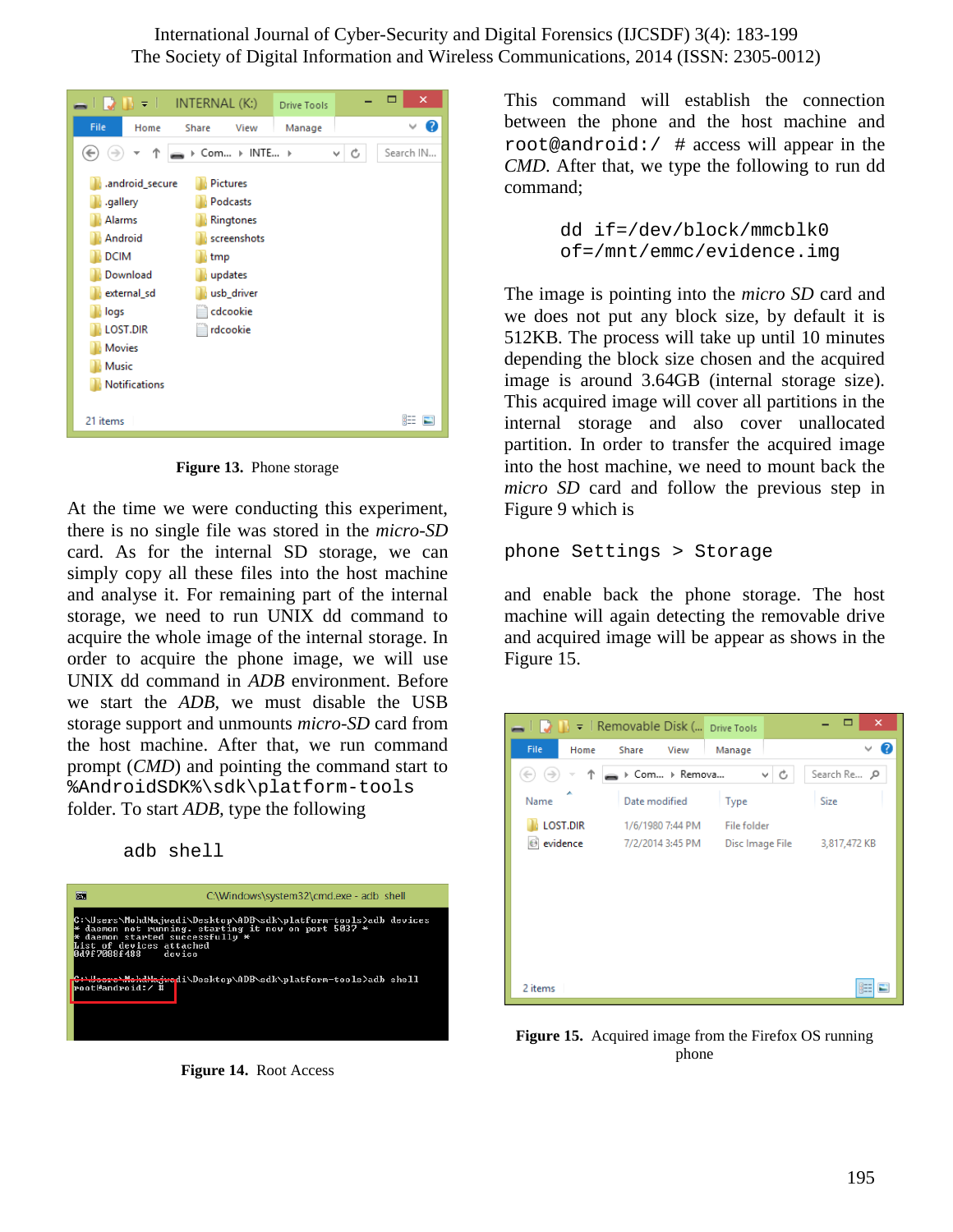After the image is obtained, the relevant data list will be marked and updated. This step only involve specific files in the relevant data list. For example, if we want to run log analysis, only log file will be acquired. The second step is to verify the remaining data, if the remaining data in the smartphone is still relevant, the first process is repeated, and it will write down the details into relevant data list. After all relevant data is obtained, we will gather all initial finding and present it to the requester. Analysis procedure will start after all targeted data acquired.

## **3.3 Examination and Analysis Procedure**



**Figure 16.** Examination and Analysis procedure

The last procedure in our methodology is Examination and Analysis Procedure. This procedure will focus on deeper attributes of acquired data. All the information will be analysed using additional tools such as *SQL viewer* to open the database file, *HxD Hex Editor* to open

unspecified format files or *AccessData Forensic Toolkit* to examine the image file. In this procedure, the acquired data will be examined and analysed to find the application involved in creating, editing, modifying, sending and receiving targeted file. Later, we will investigate the data origin; and the directory it came from. The third sub step is to find when the file was created, accessed, modified, received, sent, viewed, deleted and launched. The fourth sub step is to analyze how it was created, transmitted, modified and used. Registry entry and system log need to be checked and relevant information will be identified and rectified again. Last but not least, we need to repeat all the step, to ensure that there is no missing data during the analysis. Once completed, we can start documenting the result. As for this testing purposes, we try to find the tree directory of the files in the internal SD storage. Table 2 shows tree directory in internal SD storage.

**Table 2.** Tree directory in internal SD storage

| <b>Evidence</b>    | <b>Tree Directory</b>                         |
|--------------------|-----------------------------------------------|
| Thumbnail in photo | %Internal%\.gallery\previews\DCIM<br>100MZLLA |
| Alarms setting     | %Internal%\Alarms                             |
| Installed apps     | %Internal% \ Android \ data                   |
| Photo gallery      | %Internal%\DCIM\100MZLLA                      |
| Downloads          | %Internal%\Download                           |
| Third party apps   | %Internal%\<br>external_sd\Android\data       |
| Event logs         | %Internal%\logs                               |
| Recovery folder    | %Internal%\LOST.DIR                           |
| Video files        | %Internal%\Movies                             |
| Audio files        | %Internal%\Music                              |
| Notifications log  | % Internal% \Notifications                    |
| Received picture   | % Internal% \Picture                          |
| Podcasts info      | %Internal%\Podcasts                           |
| Ringtones          | % Internal% \Ringtones                        |
| Screenshots        | %Internal%\screenshots                        |
| Temp folder        | % Internal% \tmp                              |
| Downloaded updates | % Internal% \updates                          |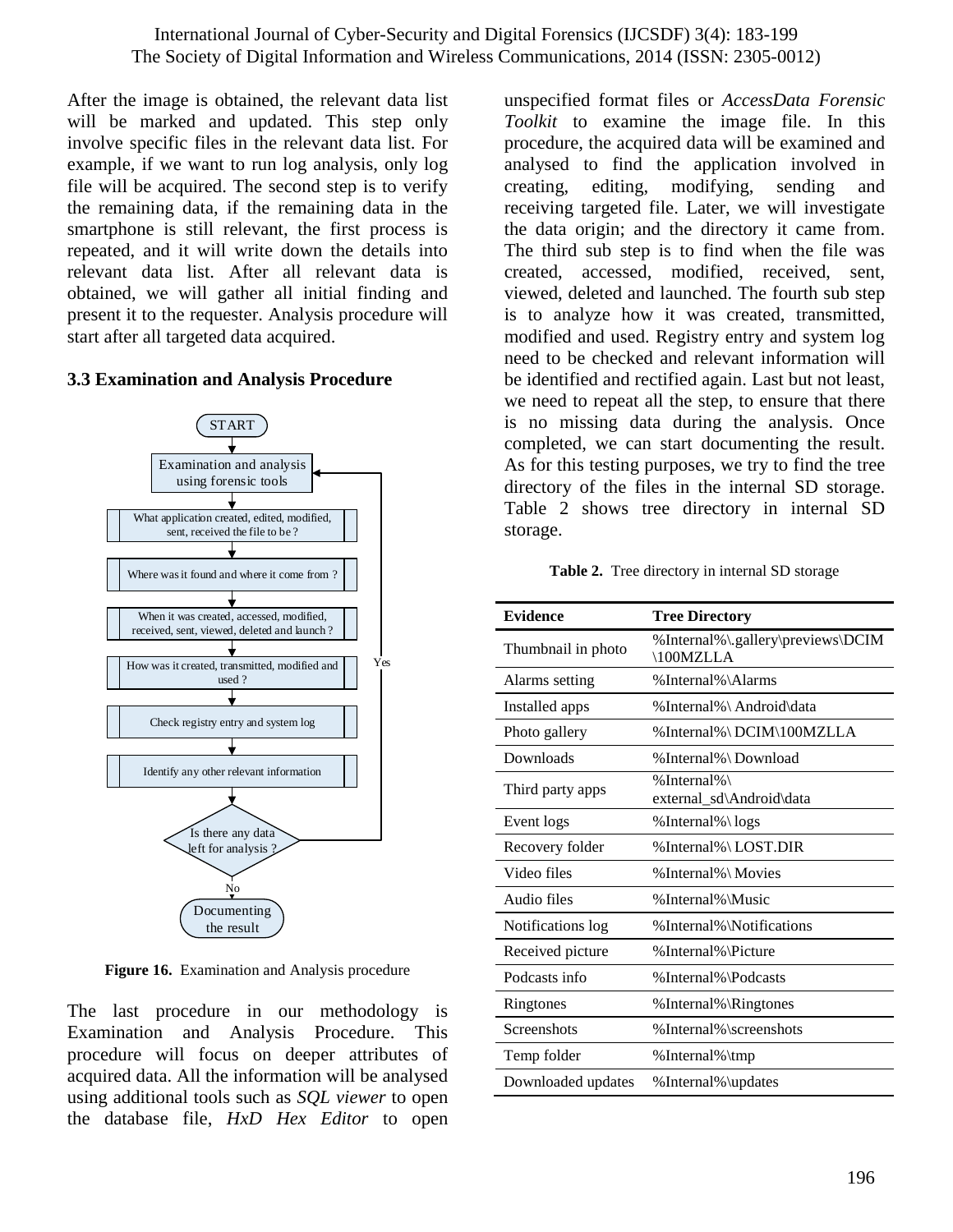This file analysis only covered for internal SD storage only. For remaining part of the internal storage, we need to further examine the phone image. For that reason, we use *AccessData Forensic Toolkit* to open the captured image. Once we open it, we can see the image consists of 21 partitions as shows in the Figure 17.



**Figure 17.** The list of the partition in the phone image

The internal SD storage belongs to partition no 18, named *Internal SD-FAT32*. Other than partition no 3 which is *NONAME-FAT16* and partition no 18, remaining partitions were detected as unknown by *AccessData Forensic Toolkit.* From our observation, we believe that these partition will covers the recovery image, boot partition, system files, local files, cache, user's data and other useful information for forensic investigators.

## **4 CONCLUSION AND FUTURE WORK**

This paper explains about an overview and methodology of mobile forensic procedures in Firefox OS. To our concern, there will be no restriction in Firefox OS and it is design to have the freedom of *HTML5*. Therefore, we will not include any step for rooting the devices; hence the integrity of the data can be preserved. This new approach might be applicable with other mobile

platform but it is purely design for Firefox OS. Checklist will be used to classify targeted data during acquisition. Later on, we will work on file, log, system, memory and full data analysis, therefore checklist is very important during each procedures. In this paper we only demonstrated certain steps to show our approach are working perfectly for Firefox OS. Every steps in each procedure has been explained properly to show how we can conduct further experiments.

**Acknowledgments.** Special thanks to academic staff of Universiti Putra Malaysia for providing continuous guide and support, and also to Ministry of Education Malaysia and Universiti Sains Malaysia for granting the scholarship to me.

## **5 REFERENCES**

- 1. Mobile Operating System Market Share, http://en.wikipedia.org/wiki/Mobile\_operating\_system# Market share
- 2. Gartner says worldwide smartphone sales reached its lowest growth rate with 3.7 per cent increase in fourth quarter of 2008, http://www.gartner.com/it/page.jsp?id=910112
- 3. Gartner Says Annual Smartphone Sales Surpassed Sales of Feature Phones for the First Time in 2013, http://www.gartner.com/newsroom/id/2665715
- 4. First Look at Mozilla's Web Platform for Phones: Boot to Gecko, TechHive, http://www.techhive.com/article/250879/first\_look\_at mozilla\_s\_web\_platform\_for\_phones\_boot\_to\_gecko.ht ml
- 5. First Firefox OS Smartphone Has Arrived: Telefonica Prices ZTE Open At \$90 In Spain, Latin American Markets Coming Soon, TechCrunch, http://techcrunch.com/2013/07/01/first-firefox-osphone/
- 6. Mozilla Corporation, Mozilla Announces Global Expansion for Firefox OS, http://blog.mozilla.org/press/2013/02/firefox-osexpansion/
- 7. Mozilla Developer Network, Firefox OS, https://developer.mozilla.org/en-US/docs/Mozilla/Firefox\_OS
- 8. Mozilla's Boot 2 Gecko and why it could change the world,
- http://www.knowyourmobile.com/products/16409/mozil las-boot-2-gecko-and-why-it-could-change-world
- 9. Mozilla Developer Network, Firefox OS security overview, https://developer.mozilla.org/en-US/docs/Mozilla/Firefox\_OS/Security/Security\_model
- 10. Goode, A. J.: Forensic extraction of electronic evidence from GSM mobile phones, In: IEE Seminar on Secure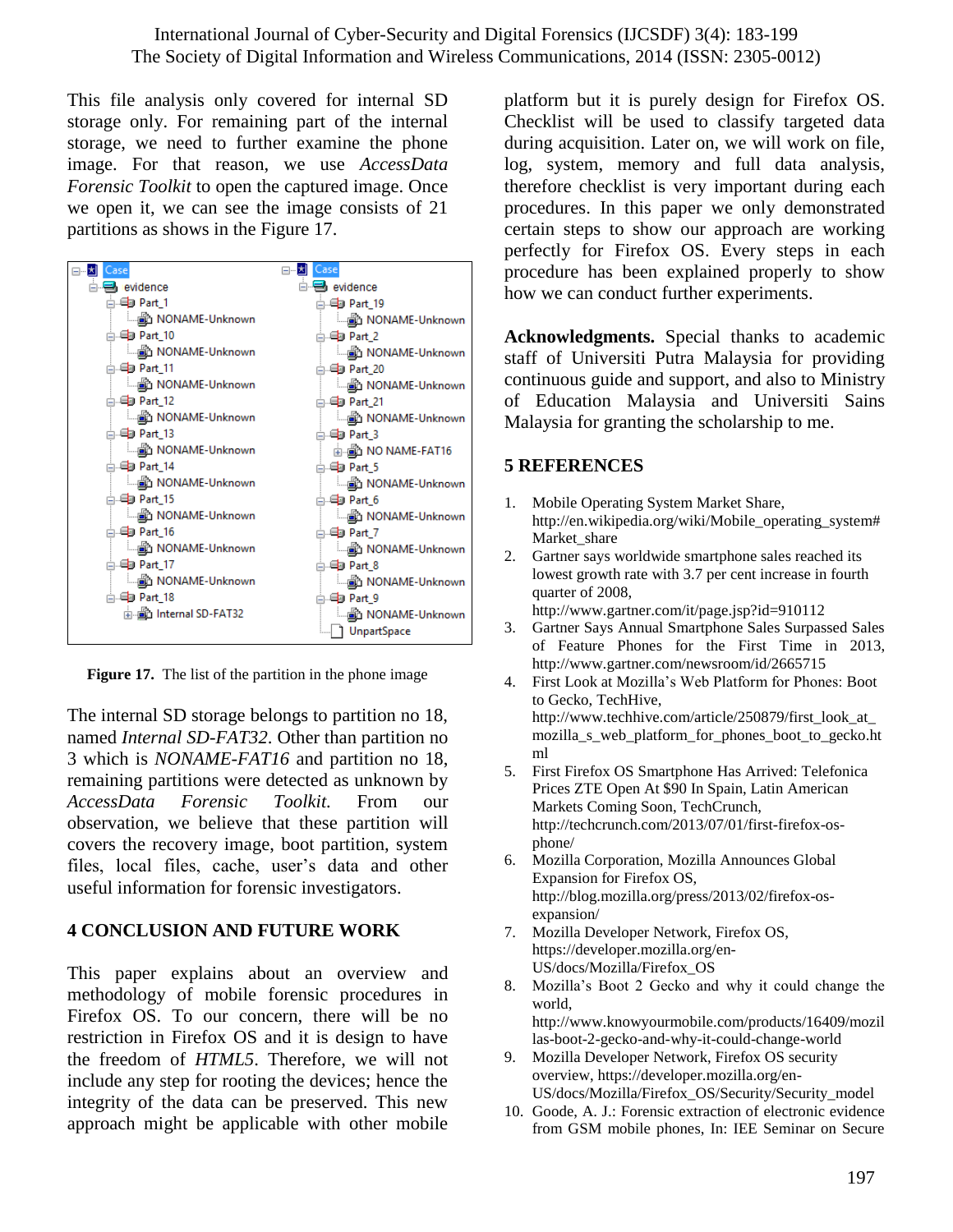GSM and Beyond: End to End Security for Mobile Communications, pp. 9/1--9/6 (2003)

- 11. Willassen, S. Y.: Forensics and the GSM mobile telephone system, In: Int. J. Digit. Evid., vol. 2, no. 1, pp. 1--17, (2003)
- 12. Casadei, F., Savoldi, A., Gubian, P.: SIMbrush: an open source tool for GSM and UMTS forensics analysis, In: First International Workshop on Systematic Approaches to Digital Forensic Engineering (SADFE'05), pp. 105-- 119 (2005)
- 13. Marturana, P., Me, G., Berte, R., Tacconi, S.: A Quantitative Approach to Triaging in Mobile Forensics, In: 10th International Conference on Trust, Security and Privacy in Computing and Communications, pp. 582-- 588 (2011)
- 14. Chen, S., Hao, X., Luo, M.: Research of Mobile Forensic Software System Based on Windows Mobile, In: 2009 International Conference on Wireless Networks and Information Systems, pp. 366--369 (2009)
- 15. Irwin, D., Hunt, R.: Forensic information acquisition in mobile networks, In: 2009 IEEE Pacific Rim Conference on Communications, Computers and Signal Processing, pp. 163--168 (2009)
- 16. Klaver, C.: Windows Mobile advanced forensics, In: Digit. Investig., vol. 6, no. 3--4, pp. 147--167, May (2010)
- 17. Casey, E., Bann, M., Doyle, J.: Introduction to Windows Mobile Forensics, In: Digit. Investig., vol. 6, no. 3--4, pp. 136--146, May (2010)
- 18 Kaart, M., Klaver, C., van Baar, R. B.: Forensic access to Windows Mobile pim.vol and other Embedded Database (EDB) volumes, In: Digit. Investig., vol. 9, no. 3--4, pp. 170--192, Feb. (2013)
- 19. Rehault, F.: Windows mobile advanced forensics: An alternative to existing tools, In: Digit. Investig., vol. 7, no. 1--2, pp. 38--47, Oct. (2010)
- 20. Grispos, G., Storer, T., Glisson, W. B.: A comparison of forensic evidence recovery techniques for a windows mobile smart phone, In: Digit. Investig., vol. 8, no. 1, pp. 23--36, Jul. (2011)
- 21. Kumar, S. S., Thomas, B., Thomas, K. L.: An Agent Based Tool for Windows Mobile Forensics, In: Lect. Notes Inst. Comput. Sci. Soc. Informatics Telecommun. Eng., vol. 88, pp. 77--88 (2012)
- 22. Canlar, E. S., Conti, M., Crispo, B., Di Pietro, R.: Windows Mobile LiveSD Forensics, In: J. Netw. Comput. Appl., vol. 36, no. 2, pp. 677--684, Mar. (2013)
- 23. Mokhonoana, P. M., Olivier, M. S.: Acquisition of a Symbian Smart phone's Content with an On-Phone Forensic Tool, In: Southern African telecommunication networks and applications conference pp. 1--7, (2007)
- 24. Breeuwsma, M., Jongh, M. De, Klaver, C., Knijff, R. Van Der, Roeloffs, M.: Forensic Data Recovery from Flash Memory, In: Small Scale Digit. Device Forensics J., vol. 1, no. 1, pp. 1--7, (2007)
- 25. Rossi, M., Me, G.: Internal forensic acquisition for mobile equipments, In: 2008 IEEE International Symposium on Parallel and Distributed Processing, pp. 1–7, (2008)
- 26. Dellutri, F., Ottaviani, V., Bocci, D., Italiano, G. F., Me, G.: Data reverse engineering on a smartphone, In: 2009 International Conference on Ultra Modern Telecommunications & Workshops, pp. 1–8, (2009)
- 27. Yu, X., Jiang, L., Shu, H., Yin, Q., Liu, T.: A Process Model for Forensic Analysis of Symbian, In: Commun. Comput. Inf. Sci. - Adv. Softw. Eng., vol. 59, pp. 86-- 93, (2009)
- 28. Savoldi, P. G. Antonio: Issues in Symbian S60 platform forensics, In: J. Commun. Comput., vol. 6, no. 3, (2009)
- 29. Pooters, I.: Full user data acquisition from Symbian smart phones, In: Digit. Investig., vol. 6, no. 3--4, pp. 125--135, (2010)
- 30. Thing, V. L. L., Tan, D. J. J.: Symbian Smartphone Forensics and Security: Recovery of Privacy-Protected Deleted Data, In: Lect. Notes Comput. Sci. - Inf. Commun. Secur., vol. 7618, pp. 240--251, (2012)
- 31. Thing, V. L. L., Chua, T.: Symbian Smartphone Forensics: Linear Bitwise Data Acquisition and Fragmentation Analysis, In: Commun. Comput. Inf. Sci. - Comput. Appl. Secur. Control Syst. Eng., vol. 339, pp. 62--69, (2012)
- 32. Savoldi, A., Gubian, P., Echizen, I.: A Comparison between Windows Mobile and Symbian S60 Embedded Forensics, In: Fifth International Conference on Intelligent Information Hiding and Multimedia Signal Processing, pp. 546--550 (2009)
- 33. Mohtasebi, S., Dehghantanha, A., Broujerdi, H. G.: Smartphone Forensics : A Case Study with Nokia E5-00 Mobile Phone, In: Int. J. Digit. Inf. Wirel. Commun., vol. 1, no. 3, pp. 651--655 (2012)
- 34. Bader, M., Baggili, I.: iPhone 3GS Forensics : Logical Analysis Using Apple iTunes Backup Utility, In: Small Scale Digit. Device Forensics J., vol. 4, no. 1, pp. 1--15, (2010)
- 35. Husain, M. I., Baggili, I., Sridhar, R.: A Simple Cost-Effective Framework for iPhone, In: Lect. Notes Inst. Comput. Sci. Soc. Informatics Telecommun. Eng. - Digit. Forensics Cyber Crime, vol. 53, pp. 27--37 (2011)
- 36. Husain, M. I. Sridhar, R.: iForensics : Forensic Analysis of Instant Messaging on, In: Lect. Notes Inst. Comput. Sci. Soc. Informatics Telecommun. Eng. - Digit. Forensics Cyber Crime, vol. 31, pp. 9--18, (2010)
- 37. Jung, J., Jeong, C., Byun, K., Lee, S.: Sensitive Privacy Data Acquisition in the iPhone for Digital Forensic Analysis, In: Commun. Comput. Inf. Sci. - Secur. Trust Comput. Data Manag. Appl., vol. 186, pp. 172--186, (2011)
- 38. Tso, Y.-C., Wang, S.-J., Huang, C.-T., Wang, W.-J.: iPhone social networking for evidence investigations using iTunes forensics, In: Proceedings of the 6th International Conference on Ubiquitous Information Management & Communication - ICUIMC '12, (2012)